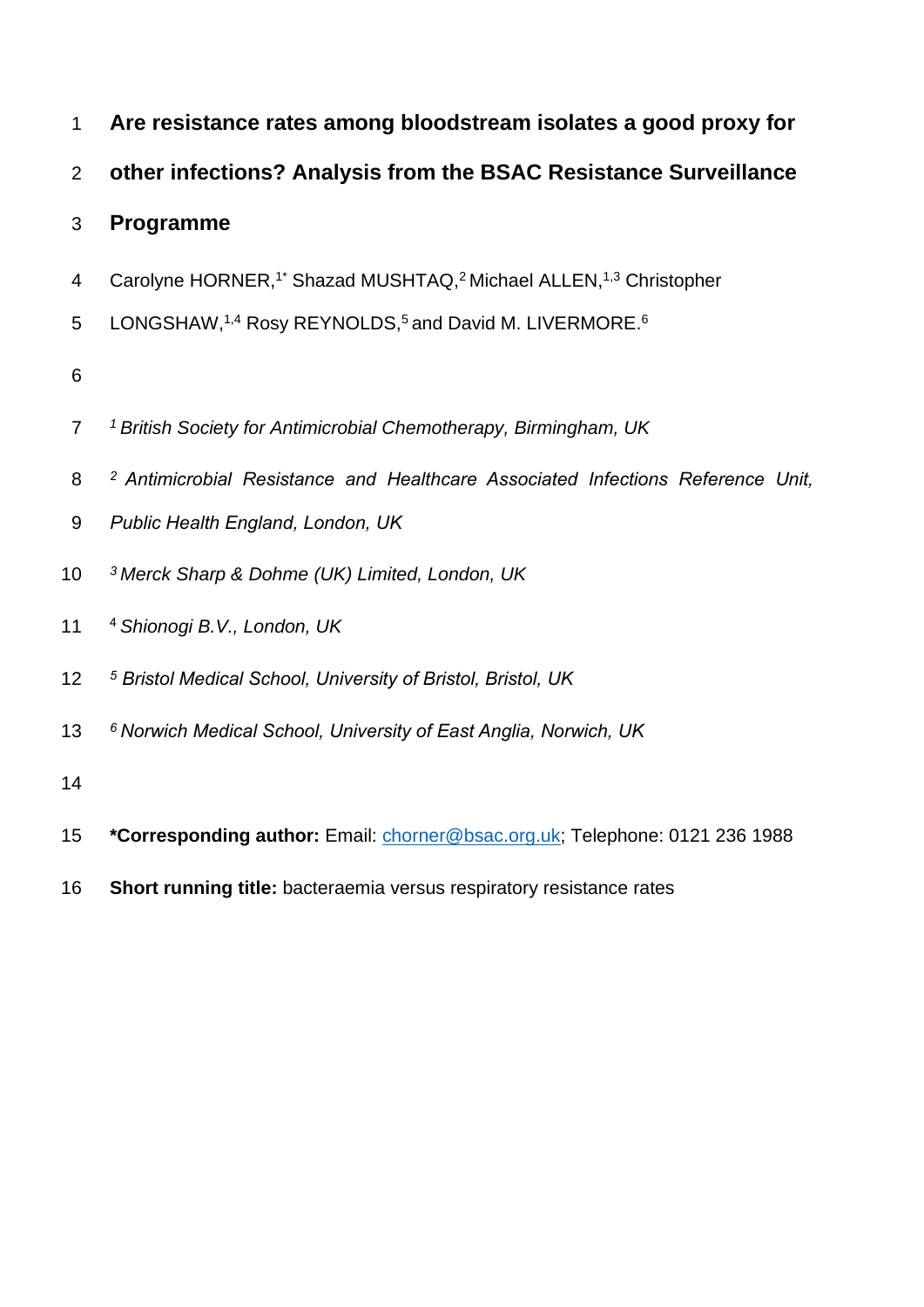#### **Synopsis**

 **Background:** Bacteraemia data are often used as a general measure of resistance prevalence but may poorly represent other infection types. We compared resistance prevalence between bloodstream (BSI) and lower respiratory (LRTI) isolates collected by the BSAC Resistance Surveillance Programme. **Methods:** BSI isolates (n=8912) were collected during 2014 - 2018 inclusive and LRTI isolates (n=6280) between Oct 2013 to Sept 2018 from participating laboratories in the UK and Ireland, to a fixed annual quota per species group. LRTI isolates, but not BSI, were selected by onset: community for *Streptococcus pneumoniae*; hospital for *Staphylococcus aureus*, *Pseudomonas aeruginosa*, Enterobacterales. MICs were determined centrally by agar dilution; statistical modelling adjusted for ICU location and possible clustering by collection centre. **Results:** Resistance was more prevalent among the LRTI isolates, even after adjusting for a larger proportion of ICU patients. LRTI *P. aeruginosa* and *S. pneumoniae* were more often resistant than BSI isolates for most antibiotics, and the proportion of MRSA was higher in LRTI. For *S. pneumoniae*, the observation reflected different serotype distributions in LRTI and BSI. Relationships between LRTI and resistance were less marked for Enterobacterales, but LRTI *Escherichia coli* were more often resistant to  $\beta$ -lactams, particularly penicillin/ $\beta$ -lactamase inhibitor combinations, and LRTI *Klebsiella pneumoniae* to piperacillin/tazobactam. For *Enterobacter cloacae* there was a weak association between LRTI, production of AmpC enzymes and cephalosporin resistance. **Conclusions:** Estimates of resistance prevalence based upon bloodstream isolates underestimate the extent of the problem in respiratory isolates, particularly for *P. aeruginosa, S. pneumoniae*, *S. aureus* and, less so, for Enterobacterales.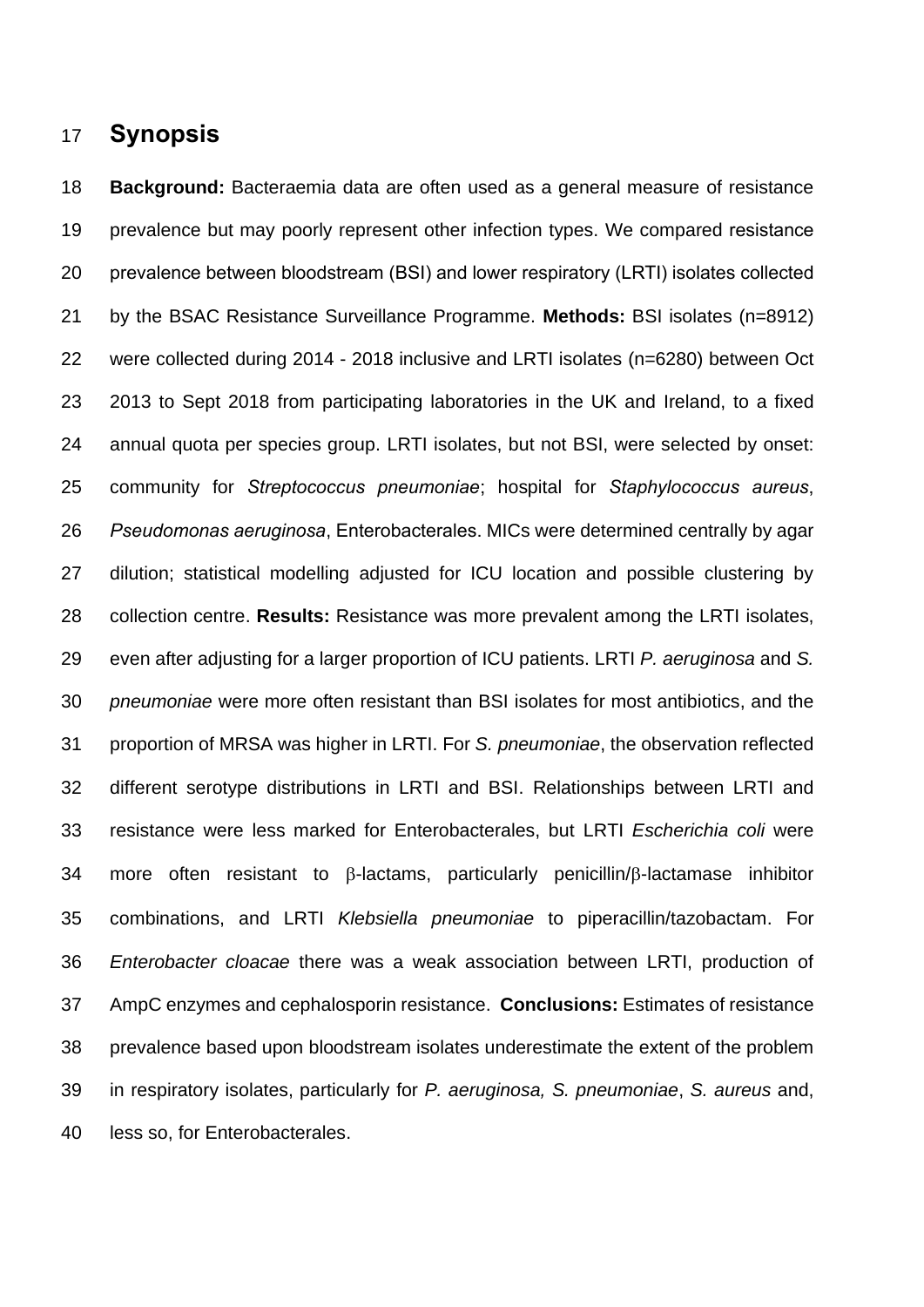#### **Introduction**

 Surveillance of the national and international prevalence of antimicrobial resistance is widely predicated on isolates from bacteraemia, as in EARS-NET and most PHE 44 surveillance.<sup>1, 2</sup> The rationale is that bacteraemia isolates represent invasive infection, not colonisation, raising confidence in their significance. The bacterial strains able to cause bloodstream infection (BSIs) may not, however, be representative of those causing other infections, where resistant lineages may be more or less prominent. This point is pertinent, for example, for *Escherichia coli*, where around half the bacteraemias are attributable to five sequence types, one of which (ST131) accounts for most multi-resistant cases.<sup>3</sup> In the case of *Streptococcus pneumoniae* the predominant serotypes from bacteraemias overlap but do not precisely match those 52 prevalent in respiratory infection.  $4, 5$ 

 A further vital point is that bacteraemias may develop because prior treatment of a more localised infection fails. This hazard seems more likely when the initial infection is due to a multi-resistant organism. If so, resistance rates for bloodstream isolates may exceed those for isolates from other sites. Lastly, the prevalence of resistance in acute infections, including bacteraemias is widely acknowledged to be less than that among isolates from chronic infections, which are exposed to multiple rounds of antibiotic selection as, for example with *Pseudomonas aeruginosa* from cystic fibrosis and non-CF bronchiectasis.

 The BSAC Resistance Surveillance Programme has monitored the antimicrobial susceptibility of isolates collected from BSIs and lower respiratory tract infections (LRTIs) from laboratories throughout the UK and Ireland. Here we compare resistance rates between bloodstream and respiratory isolates collected over the five most recent surveillance seasons.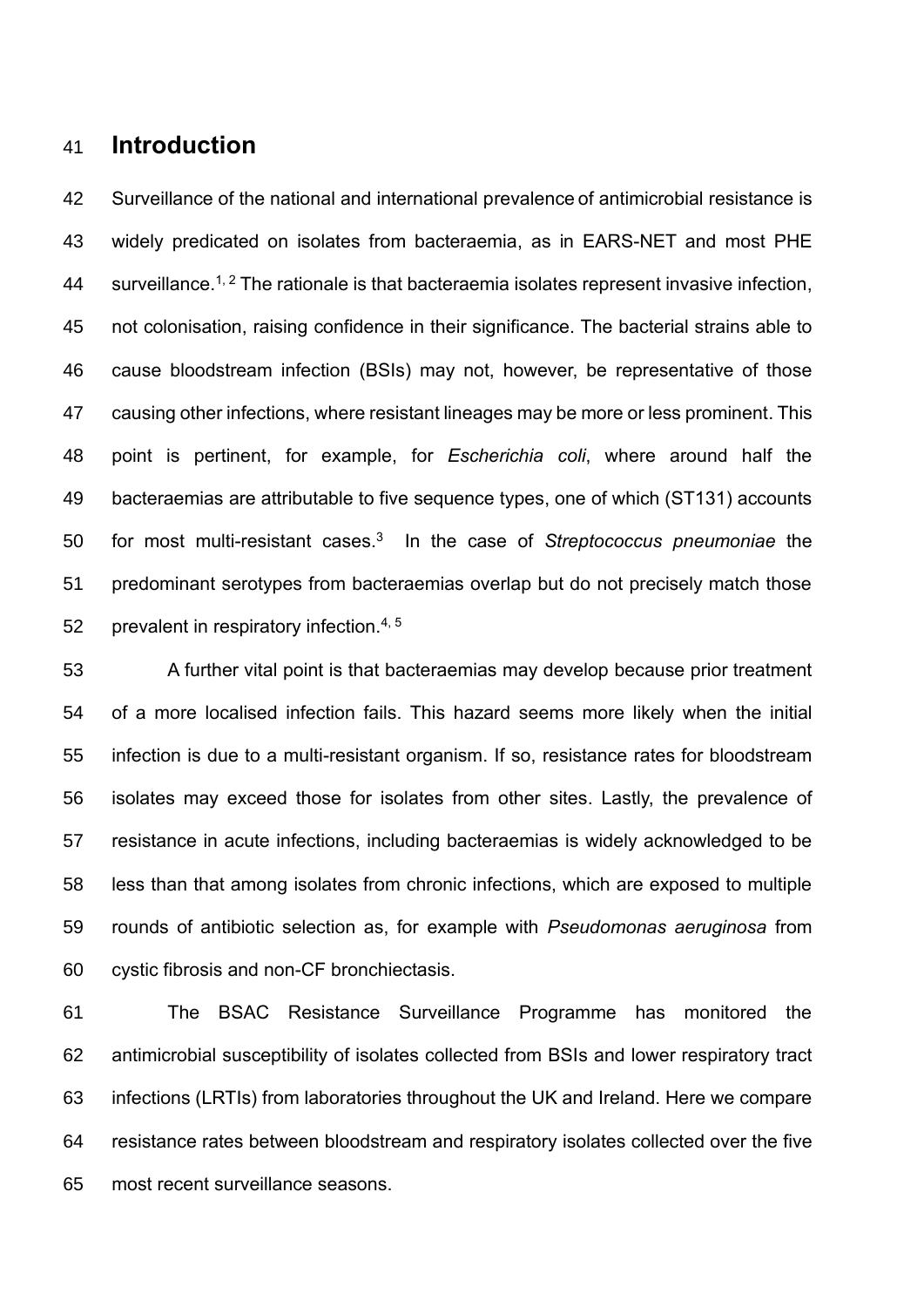#### **Methods**

#### *Isolates*

68 The BSAC Resistance Surveillance Programme has been described previously.<sup>6</sup> It 69 collected fixed quotas of BSI and LRTI isolates ( $n = 7 - 40$  per species/bacterial group annually) from sentinel UK and Irish microbiology laboratories. Between 21 and 39 sites have participated each year over the five-year period reviewed here, with some turnover of sites between years. BSI isolates were collected on a calendar year basis; those from the five years 2014 – 2018 inclusive are reviewed here. LRTI isolates were collected on an October to September year, so that winter peaks were not split across collection years; the isolates reviewed here were collected between Oct 2013 - Sept 2018. Respiratory *S. pneumoniae* were from community-onset LRTIs (i.e. evident at hospital admission or arising within 48h of admission), whereas LRTI Enterobacterales, *P. aeruginosa* and *Staphylococcus aureus* were collected from hospital-onset LRTI (i.e. arising >48 hours after admission). BSI isolates were collected without reference to the time or place of onset. Isolates from cystic fibrosis patients were excluded, as were repeat isolates from the same patient within 14 days.

#### *Laboratory methods*

 The species identity of most isolates was confirmed centrally by MALDI-TOF MS (Bruker Biotyper, Bruker, Bremen, Germany), exceptions being *E. coli,* which was 85 identified using CHROMagar<sup>™</sup> Orientation (CHROMagar, Paris, France) with or 86 without confirmation by MALDI-TOF; *S. aureus*, identified using CHROMagar<sup>™</sup> 87 Staphylococcus (CHROMagar Paris, France) with or without confirmation by MALDI- TOF, and pneumococci, which were identified based upon colonial appearance and 89 optochin susceptibility.<sup>7</sup> Pneumococci were serotyped as previously described.<sup>5</sup>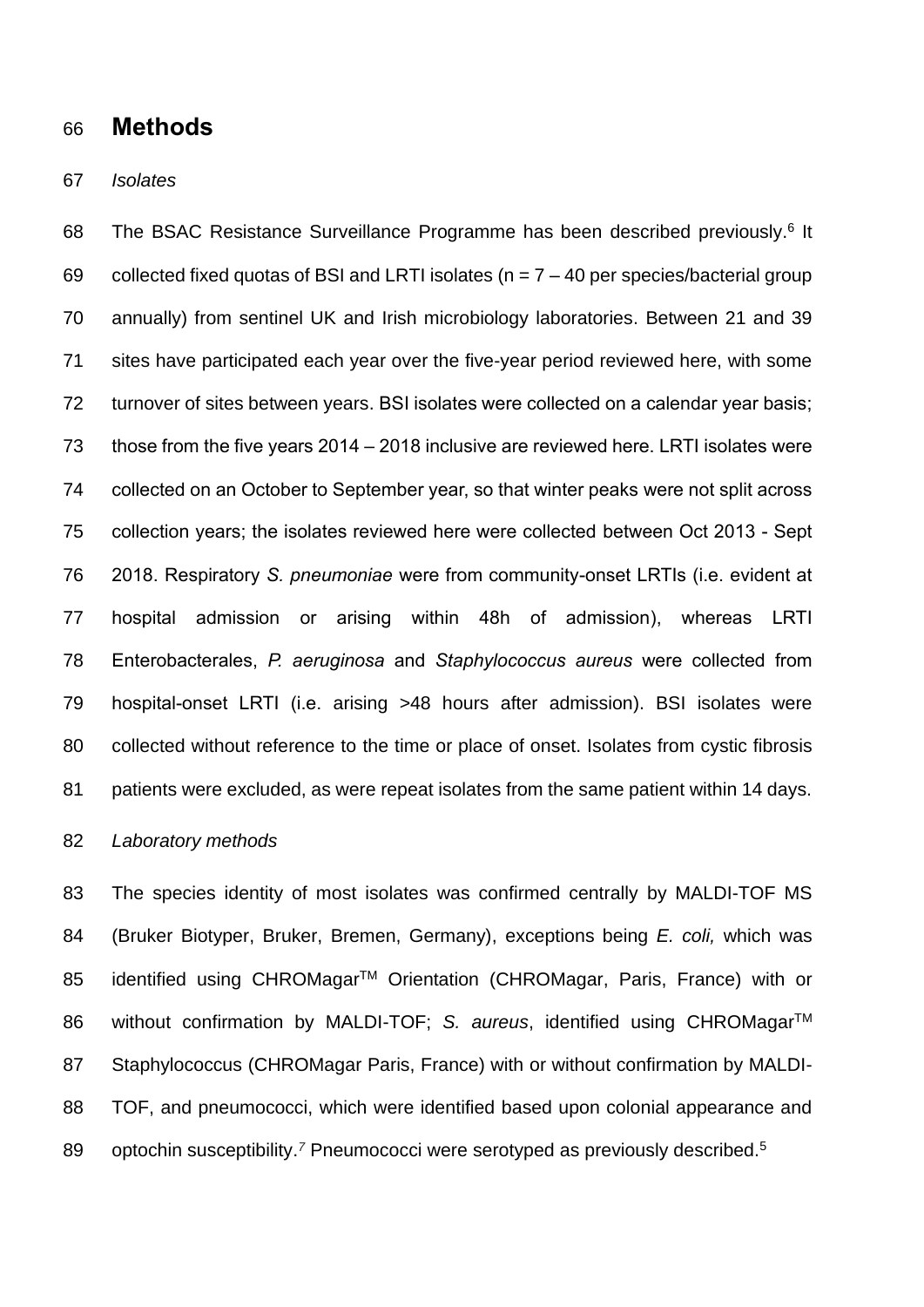The BSAC agar dilution method was used to determine MICs for the collected 91 isolates.<sup>6</sup> Breakpoints followed EUCAST criteria (v11.0, 2021).<sup>8</sup> Regarding pneumococci, ciprofloxacin was the only fluoroquinolone tested; however, as there are no EUCAST breakpoints for this agent further analysis was not possible. Pneumococci were tested against amoxicillin and results were interpreted according to the EUCAST 95 breakpoint (R>1 mg/L) for oral dosing.

96 Methicillin resistance was defined by the presence of *mec*A, as detected by 97 PCR.<sup>9</sup> Enterobacterales with ceftazidime and/or cefotaxime MICs  $\geq$ 1 mg/L were tested 98 for ESBL production based on synergy between oxyimino-cephalosporins and 99 clavulanate, and for AmpC activity based upon cefoxitin resistance and synergy 100 between oxyimino-cephalosporins and cloxacillin.<sup>6</sup> Isolates thereby inferred to have 101 ESBLs were tested for *blactx-M* by type-specific PCR;<sup>10</sup> those inferred to have AmpC 102 were tested by PCR for plasmid-mediated AmpC.<sup>11</sup> Carbapenem-non-susceptible 103 Enterobacterales were tested for carbapenemase genes by specific  $PCR<sup>12</sup>$  or 104 microarrays. *P. aeruginosa* isolates with resistance to all β-lactams and with 105 ceftazidime MIC  $\ge$ 128 mg/L or imipenem  $\ge$ 64 mg/L, were tested by PCR for 106 carbapenemase<sup>12, 13</sup> and ESBL genes.<sup>14 15</sup> *P. aeruginosa* isolates with upregulated 107 AmpC were categorised according to their relative susceptibility to piperacillin-108 tazobactam, ceftazidime and carbenicillin.<sup>16, 17</sup> Multiresistance has been defined as 109 resistance to three or more different classes of antimicrobial agent.

110 *Statistical analysis*

111 We employed Stata 15.1 (2017, StataCorp LLC, College Station, TX) for all analyses. 112 Cluster-robust standard errors were used throughout to adjust for possible clustering 113 by collection centre.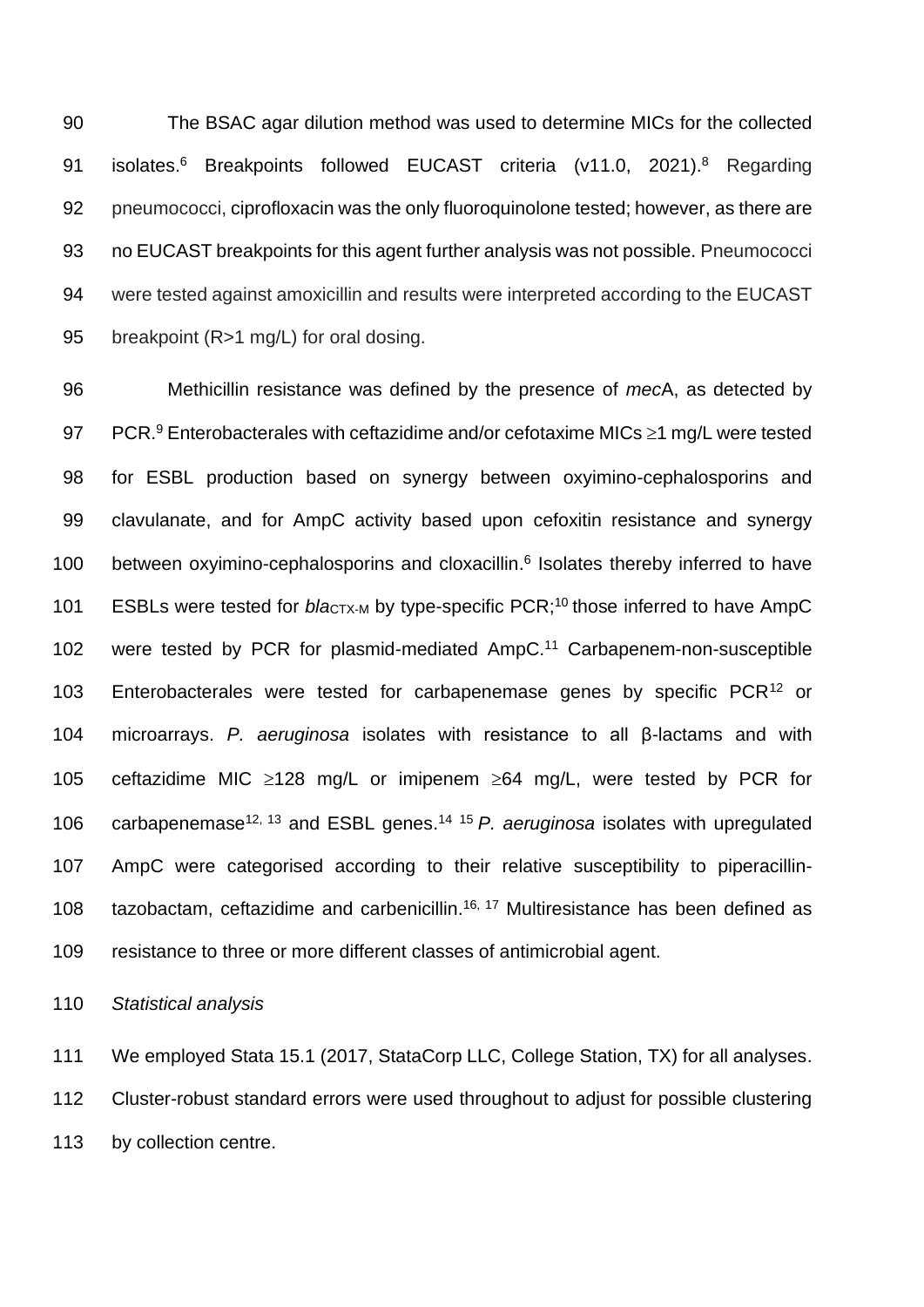For the most part, isolates with MICs in the EUCAST 'susceptible' (S) and 115 'susceptible, increased exposure' (I) categories<sup>8</sup> were pooled and compared with those found resistant (R); an exception being *S. pneumoniae* and penicillin, where 'susceptible, increased exposure' (I) and resistant (R) isolates were pooled. We describe proportions resistant in four categories: BSI non-ICU, BSI ICU, LRTI non- ICU, LRTI ICU, with 95% CIs estimated by the logit method for each organism/test combination.

 We estimated risk ratios (RRs) and their 95% CIs using binomial generalised linear regression with a log link function. Our primary model estimated the overall RR for LRTI (compared with BSI as a baseline) adjusted for ICU, including infection site and ICU/non-ICU treatment speciality as predictors. We estimated RRs for LRTI in non-ICU and ICU treatment groups (and a P value for the difference between them) in a second model including infection site, ICU/non-ICU treatment speciality, and their interaction. We also fitted unadjusted models, with LRTI as the only predictor, for comparison with the primary model.

*Exclusions - isolates and tests*

 Antibiotics were considered for inclusion in the present analysis if they were tested for three or more consecutive seasons, with an exception for ceftazidime/avibactam, which was tested in the 2014, 2017 and 2018 bacteraemia surveillances but only in the 2016/17 and 2017/18 respiratory surveillances. Where an antimicrobial was tested for isolates from only one infection site (i.e. BSI or LRTI) in a season, data from the other site were excluded to avoid any confounding by temporal trends. Where details on the patient's location were missing or stated as 'not known', we deduced non-ICU if the care setting was recorded as community/out-patients; otherwise, isolates where the speciality remained unknown were excluded from analysis (Table 1).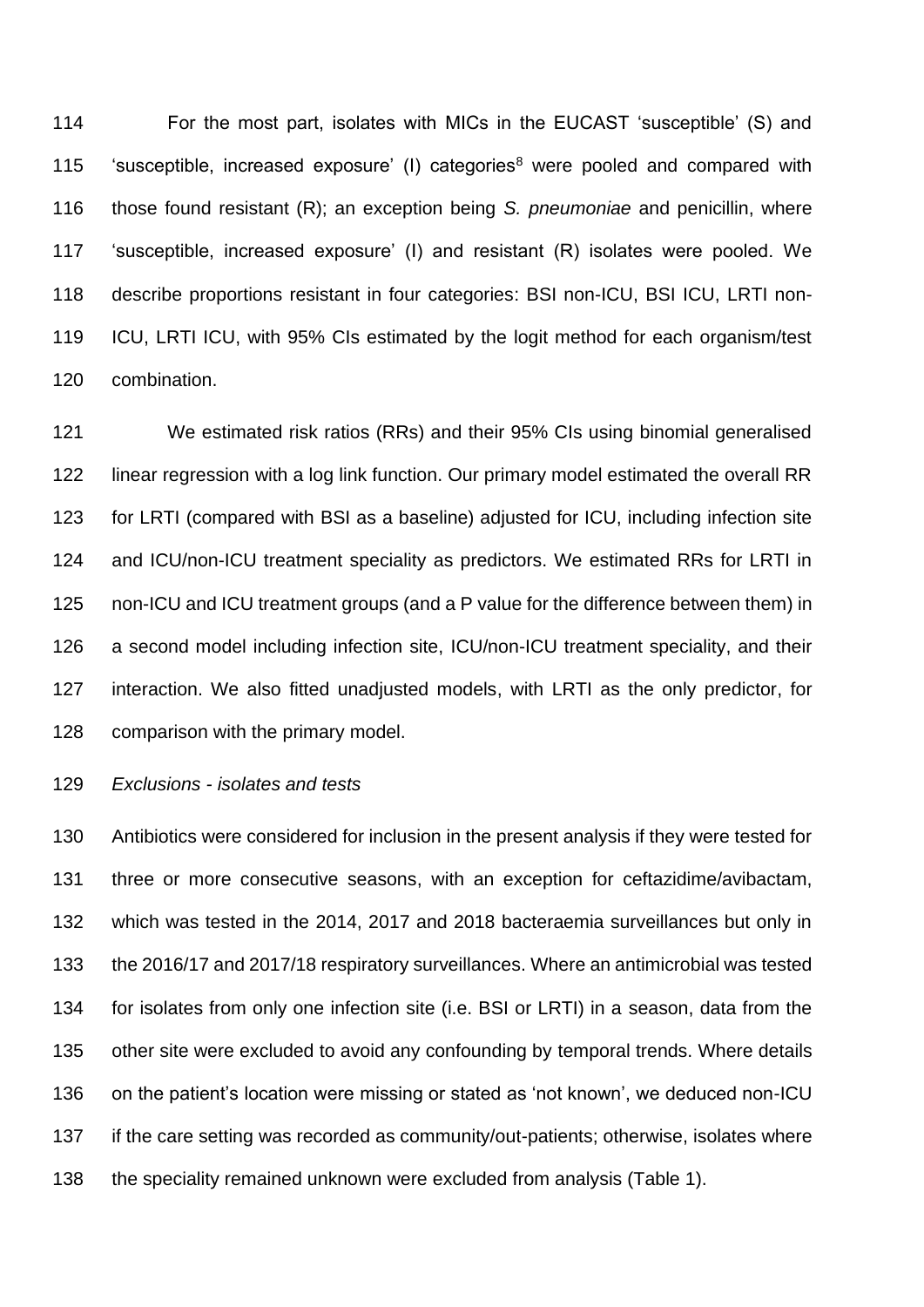For data plots (see Results, Figures 1-4), we excluded combinations of organism and antibiotic if the resistance prevalence was <1% in all categories (BSI ICU, BSI non-ICU, LRTI ICU and LRTI non-ICU). For modelling, we additionally excluded combinations with no resistant isolate(s) detected in one or more of these four categories.

#### **Results**

#### *Total number of organisms received and available for analysis*

 A total of 15,192 isolates were initially identified for inclusion in the analysis, comprising 8912 from BSIs and 6280 from LRTIs [\(Table 1\)](#page-20-0). After excluding those with unknown ICU/non-ICU location, analysis included 2907 *S. pneumoniae*; 3311 *S. aureus,* of which 308 (9%) were MRSA; 2023 *P. aeruginosa*; 3679 *E. coli*; 1614 *Klebsiella pneumoniae* and 1205 *Enterobacter cloacae* complex (Table 1); effective totals are lower for those antibiotics that were not tested every year.

#### *Patient demographics and location*

 The proportion of isolates from men exceeded that from women for both BSIs and LRTIs for most species, exceptions being respiratory *P. aeruginosa*, bloodstream *E. coli,* and both bloodstream and respiratory *S. pneumoniae*, where the proportions from male and female patients were similar [\(Table](#page-20-0) 1). The modal age group was most often 80+ years for BSI and 70-79 years for LRTI. Exceptions were bloodstream *E. cloacae* complex and *K. pneumoniae* isolates, which both were associated with a younger modal age group (70-79), also respiratory *E. cloacae* complex and *S. pneumoniae*, again associated with a lower modal age group (60-69 years) [\(Table 1\)](#page-20-0).

 For all species groups except *S. pneumoniae,* a far larger proportion of the LRTI isolates were from ICU patients than was the case for BSI isolates (31-50% versus 4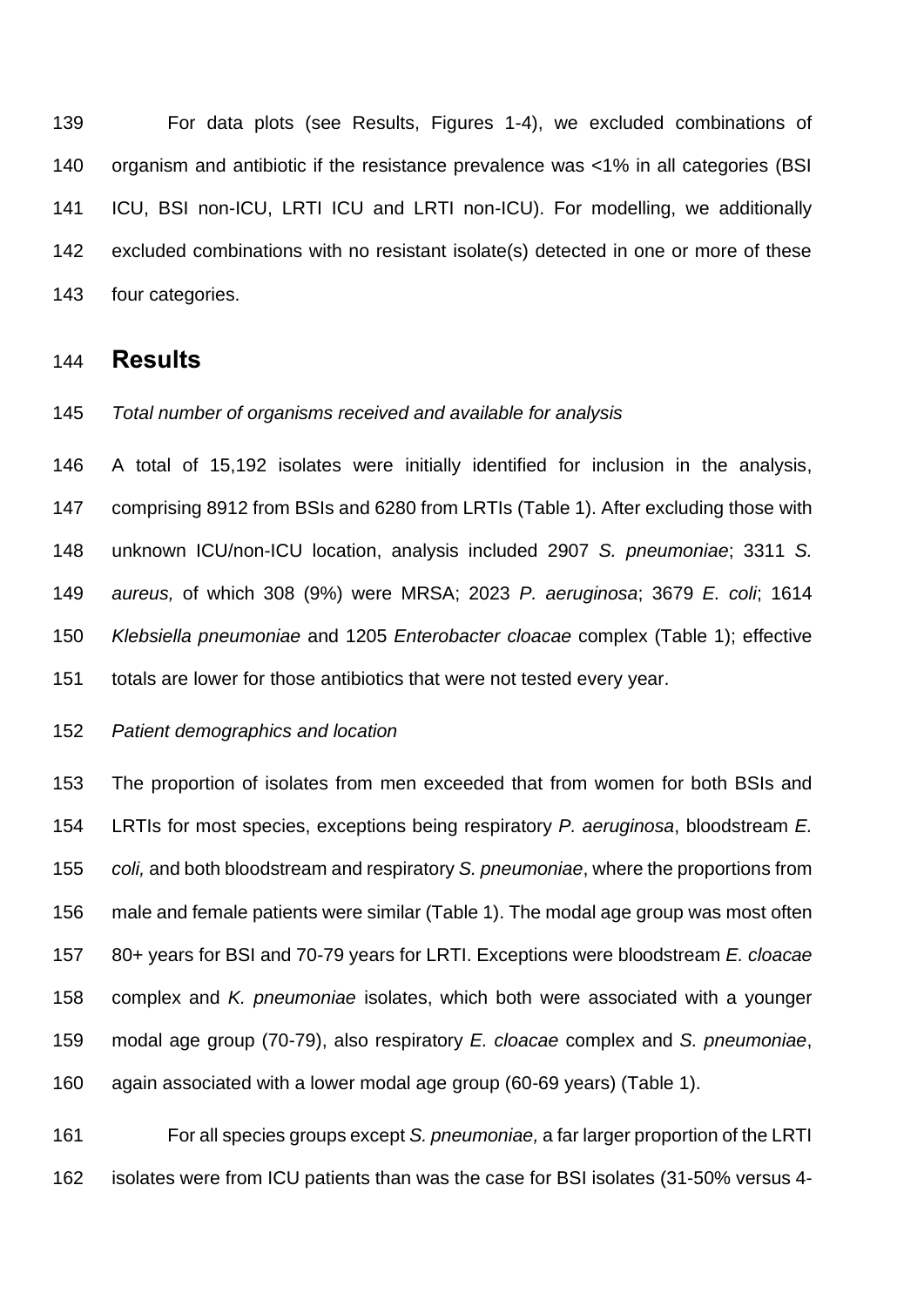13%, varying according to species) [\(Table 1\)](#page-20-0). In the case of *S. pneumoniae* the proportions of ICU patients were small (2-4%) for both BSI and LRTIs.

*Prevalence of resistance in BSI compared with LRTI*

 We describe resistance prevalence for all organism/test combinations that were pre- defined as 'priority' on grounds of clinical importance and availability of data. Thirteen organism-antibiotic combinations were excluded from the models (summarised in Table 2) but not the plots (Figures 1-4) owing to the absence of any resistant isolate in one or more of the analysis categories. For 12 of these 13, resistance was estimated to be more prevalent overall in LRTI than in BSI, but this was not strong evidence for a genuine difference, as the prevalence of resistance was low for both infection sites (mostly <1%; maximum 2.7%).

 Our statistical models sought to control for any effect due to the much larger proportion of ICU cases in the LRTI group. They did not adjust for trends over time; however, no major resistance trends were evident during the surveillance period (data not shown). Comparison between the primary and unadjusted models showed that simple adjustment for ICU had little impact on the estimated RR for LRTI.

 For *S. pneumoniae* the prevalence of resistance was two- to three-fold greater 180 among LRTI than BSI isolates for all the antibiotics reviewed, i.e. penicillin (MIC > 0.06 mg/L), amoxicillin, erythromycin and tetracycline (Figure 1, Table 2). There was no evidence of a difference between ICU and non-ICU settings (Table 2), although it should be cautioned that very few *S. pneumoniae* isolates were obtained from ICU patients regardless of infection type. Serotype distributions differed between the BSI and LRTI pneumococci (Table 3). The top five bacteraemia serotypes, accounting for 49% of BSI isolates (532/1092) were 8, 12F, 22F, 3 and 9N; the top five pulmonary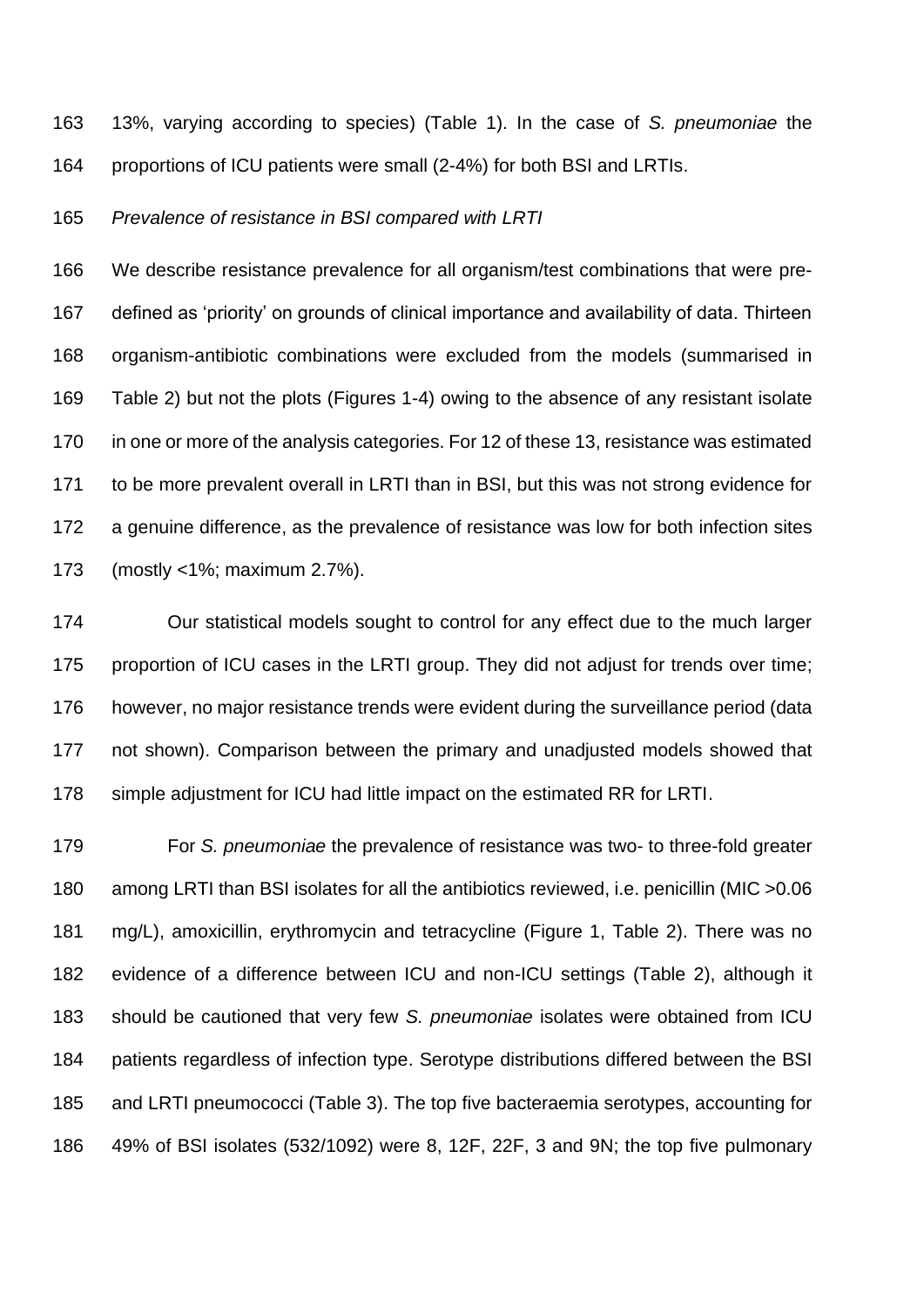serotypes, comprising 34% of LRTI isolates (617/1815) were 15A, 11A, 3, 23B and 23A. Serotype 15A, which includes a sizeable proportion of multi-resistant isolates was among the top three LRTI isolates in all years, whereas serotypes associated with multiresistance (15A and 19A) only ever achieved fourth or fifth rank among the BSI isolates.

 For *S. aureus* there was strong evidence that MRSA, indicated by the presence of *mecA*, was more prevalent among LRTI isolates than among those from BSIs. There was weaker evidence that the prevalence of resistance to ciprofloxacin and erythromycin was more prevalent in LRTI isolates (Figure 2, Table 2). These resistances are common traits among the long-prevalent ST22/EMRSA-15 and 197 ST30/EMRSA-16 lineages of MRSA, potentially explaining the association.<sup>18</sup> Clindamycin and erythromycin (but not *mecA*) showed strong evidence of a difference in the RR of LRTI between ICU and non-ICU settings (Table 2).

 For *P. aeruginosa* there was strong evidence that the prevalence of resistance was higher in LRTI than BSI for piperacillin/tazobactam, ceftazidime, meropenem, imipenem and ciprofloxacin, typically with a RR of 2–3; there was a weaker signal for tobramycin (Figure 3, Table 2). The point estimates are consistent with a stronger effect of LRTI outside the ICU, but the evidence for this is very weak.

 Among Enterobacterales there was clear evidence of greater resistance prevalence in LRTI isolates compared with those from BSI only for some β-lactams, with the particular compounds affected varying according to species (Figures 4A-C, Table 2). Among *E. coli,* there was strong evidence of a higher prevalence of resistance in LRTI than BSI for amoxicillin, amoxicillin/clavulanate, 210 piperacillin/tazobactam and for a larger proportion of isolates expressing AmpC  $\beta$ -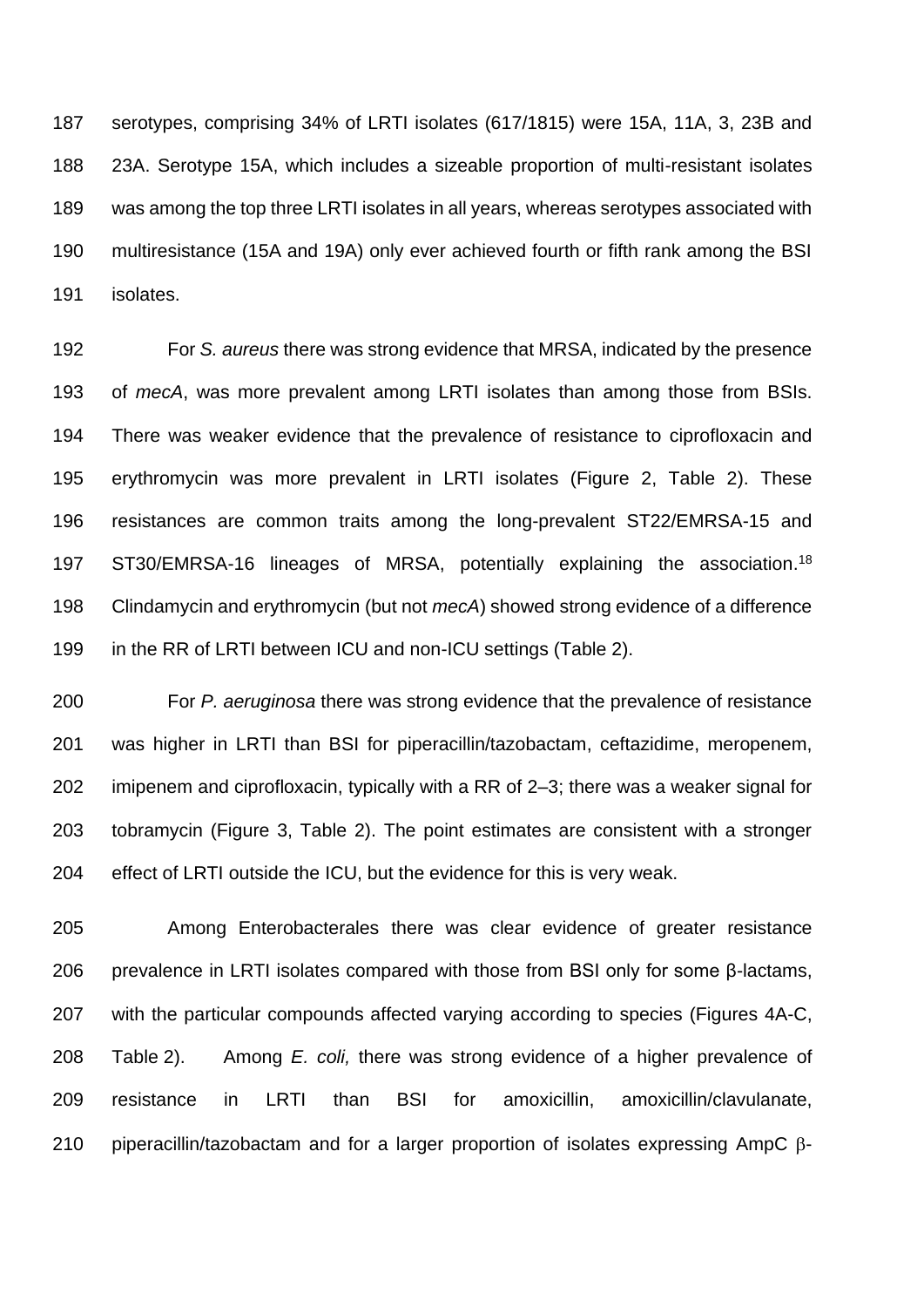lactamases. There was weaker evidence of a positive association with LRTI for resistance to oxyimino cephalosporins and production of ESBLs (Figure 4A, Table 2). For all antimicrobials modelled, including ciprofloxacin, gentamicin and tobramycin as 214 well as  $\beta$ -lactams, the estimated RR for LRTI was greater outside the ICU, meaning that the overall RR underestimates of the effect of LRTI outside ICU (Table 2).

 For *K. pneumoniae* there was evidence of higher prevalence of resistance in LRTI isolates than BSI for piperacillin/tazobactam only. Unlike for *E. coli*, there was no good evidence of a differential effect of LRTI on resistance between ICU and non-ICU isolates (Figure 4B, Table 2); there were, however, relatively few BSI ICU isolates compared with *E. coli* (Table 1), reducing the robustness of this comparison.

 Among *E. cloacae* complex isolates there was weak evidence of increased resistance to cefotaxime and ceftazidime, as well as of increased AmpC production, in LRTI than BSI, particularly for non-ICU isolates (Figure 4C, Table 2). This was a broadly similar pattern to that for *E. coli*; however, there were fewer isolates than for *E. coli* and so the evidence is weaker.

 Just 24 carbapenemase producers were identified, these comprised 17 Enterobacterales (13 from LRTI and 4 from BSI) and seven *P. aeruginosa* (5 LRTI and 2 BSI). No single carbapenemase type dominated. Given the small numbers and diversity, no useful comparisons could be performed. Likewise, too few ESBL- producing *P. aeruginosa* or AmpC-producing *K. pneumoniae* were collected for robust analysis (Figures 3 and 4B).

### **Discussion**

 Resistance among bloodstream isolates is often used as a general proxy for resistance prevalence, including by the ECDC and PHE. The present analysis shows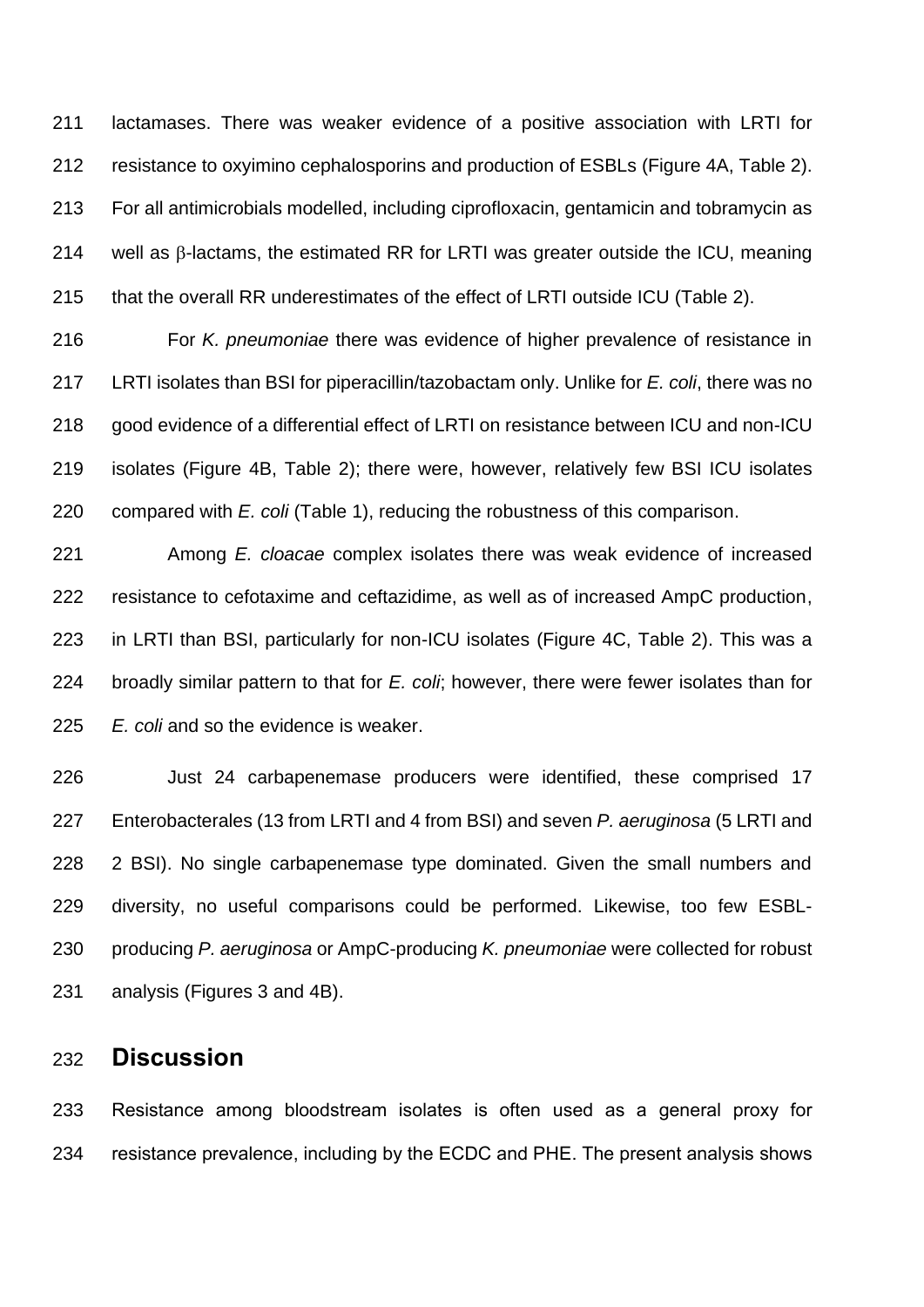this approach substantially underestimates the burden of resistance in LRTI, which 236 accounts for the largest single fraction of hospital antibiotic prescribing.<sup>19</sup> For *S. pneumoniae* and *P. aeruginosa*, resistance rates were higher in LRTI for most or all antibiotics reviewed. For *S. aureus* the prevalence of MRSA was 1.75-fold greater in LRTI. Differences were less marked among Enterobacterales but, according to the species, a greater prevalence of resistance among LRTI isolates was seen for various  $\beta$ -lactams and penicillin/ $\beta$ -lactamase inhibitor combinations, linked with correspondingly higher rates of  $\beta$ -lactamase expression. We saw no case with good evidence of lower prevalence of resistance in LRTI isolates than in those from BSI. A possible confounder, recognised when this analysis was being initiated, was that the proportions of ICU patients were higher in the case of LRTI; others have previously 246 shown an excess of resistance associated with ICU infections.<sup>20</sup> However, extensive statistical modelling indicated that the site of infection, rather than the ICU/non-ICU location of the patient, was an independent and stronger predictor of increased resistance. These findings have important implications for national surveillance of antimicrobial resistance.

 *S. pneumoniae* was the only community-onset respiratory pathogen considered; other community pathogens collected in the BSAC respiratory surveillance (*Haemophilus influenzae* and *Moraxella catarrhalis*) rarely cause BSIs. Greater resistance among pneumococci from LRTI rather than BSI recapitulates the findings of an earlier study from Spain, where penicillin-resistant pneumococci were 256 (and are) more prevalent than in the UK. $^{21}$  The present finding probably reflects the association of particular serotypes with resistance and/or with the ability to initiate invasive infection. None of the most prevalent serotypes associated with BSI here (8, 12F, 22F, 3, 9N) is commonly resistant, whereas 15A, as the most prevalent serotype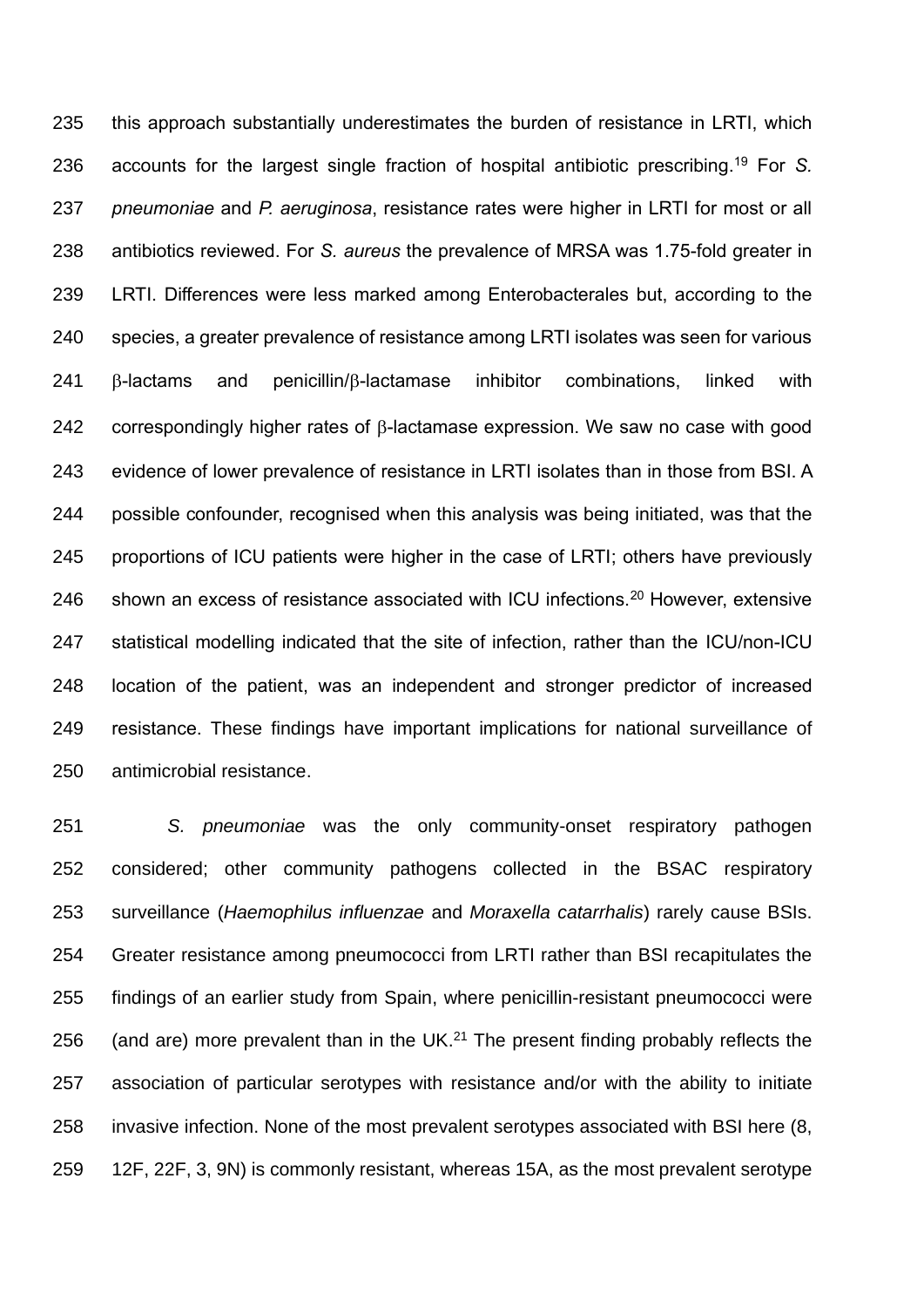from LRTI, includes a sizeable subgroup of ST63 isolates with resistance to 261 tetracyclines and macrolides and reduced susceptibility to  $\beta$ -lactams. <sup>22</sup> Notably, this serotype is not covered either by modern conjugate vaccines, nor by the 23-valent polysaccharide pneumococcal vaccine used to protect the elderly in the UK.

 In the case of *S. aureus*, there was an association between MRSA/*mecA* and LRTI, extending more weakly to resistances to ciprofloxacin, erythromycin and clindamycin, all of which are prevalent traits in the ST22/EMRSA-15 and ST30/EMRSA-16 lineages that dominate among MRSA in the UK. Reasons for a higher MRSA prevalence in LRTI remain unknown but it is plausible that bloodstream infections by MRSA have been particularly reduced by national guidelines that emphasised the prevention of line-associated infections, which previously accounted 271 for over half of all MRSA bacteraemias.<sup>23, 24</sup> Different interventions, including head-of-272 bed elevation, oral chlorhexidine gel, sedation holds and a weaning protocol<sup>25</sup> are asserted to be more important to the prevention of MRSA pneumonias, and these may have been less successful or less widely adopted.

 Excesses of resistance among LRTI isolates in the case of *P. aeruginosa* seem 276 likely to reflect associations with chronic pulmonary conditions. The BSAC Respiratory Programme primarily sought isolates from acute hospital-onset LRTIs. However, the reality is that these infections often arise in patients with underlying pulmonary disease including asthma, bronchiectasis, and COPD, which are frequent and under-280 diagnosed causes of morbidity in the UK. $^{26}$  Individuals with underlying pulmonary disease are prone to become colonised with *P. aeruginosa*, to experience exacerbations involving infection, and to receive frequent therapeutic or prophylactic antibiotics, selecting for resistance. These infections rarely progress to invasive disease, meaning that the resistances of the strains involved are not reflected in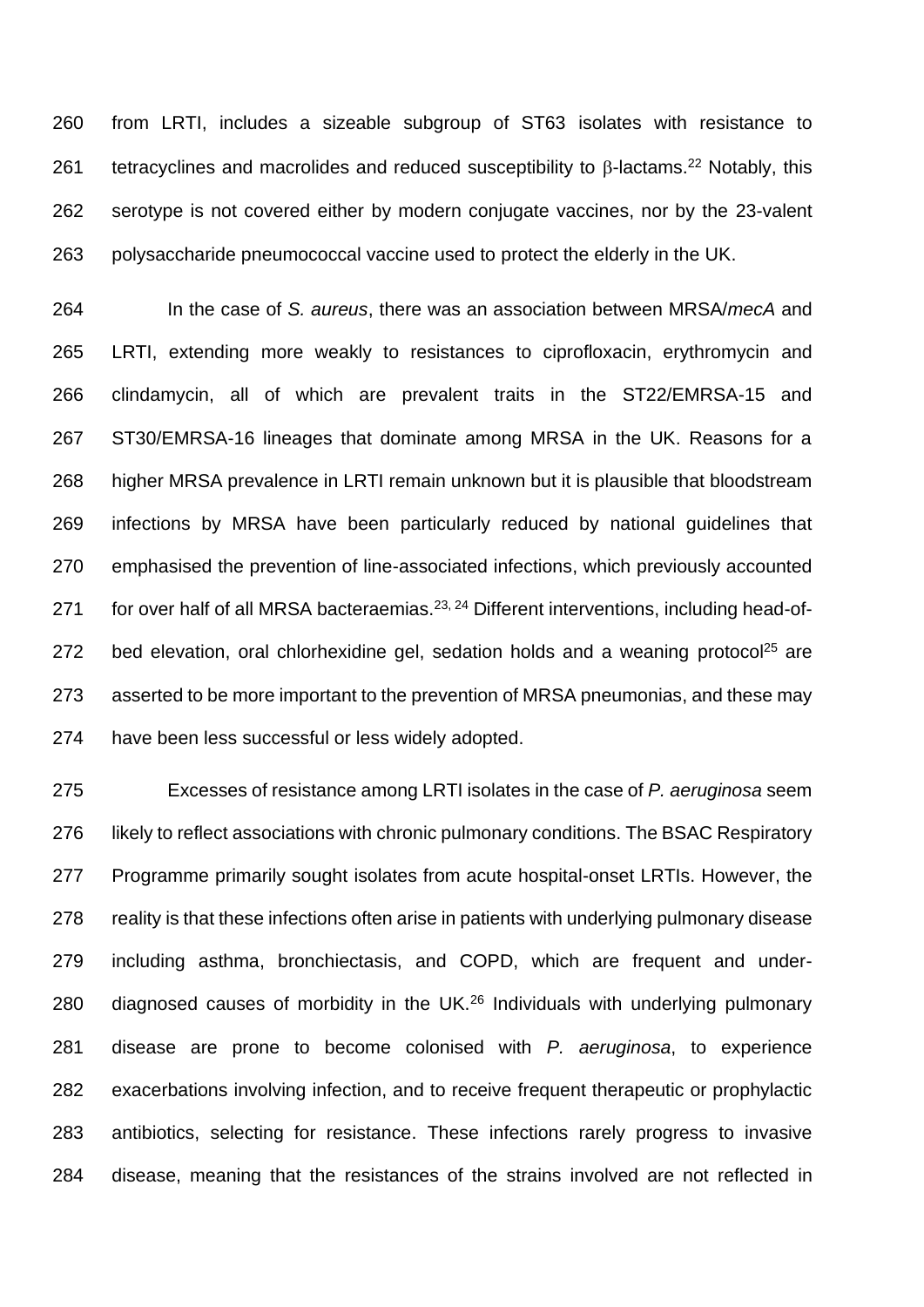bacteraemia data. Rather, *P. aeruginosa* bacteraemias mostly arise in a different, vulnerable hospital population, notably those with haematological malignancy, and immunosuppression. The strains responsible are clonally diverse, often being 288 acquired from the environment, and having less prior exposure to antibiotics than the organisms from much-treated respiratory patients. Since nosocomial pneumonias 290 occur in  $c.$  1.5% of England's by 16 million admissions per annum,  $28$ ,  $29$  with around 25% involving *P. aeruginosa*, <sup>30</sup> we estimate 60,000 *P. aeruginosa* hospital LRTIs annually. Meanwhile, mandatory surveillance indicates 4000–5000 *P. aeruginosa* BSI 293 cases annually in England.<sup>31</sup> With LRTIs outnumbering BSIs 12-fold, it seems inappropriate to predicate national surveillance solely on BSIs and their lower resistance rates.

 Higher resistance prevalence rates among LRTI isolates of Enterobacterales were specific to particular combinations of organism and antibiotic. Compared with BSI isolates, *E. coli* from LRTI were more often resistant to amoxicillin, amoxicillin/clavulanate, and piperacillin/tazobactam, with weaker evidence for a higher prevalence of resistance to third-generation oxyimino cephalosporins (ceftazidime or cefotaxime). This cephalosporin resistance corresponded with a higher prevalence of AmpC (strong evidence) and ESBLs (weak evidence) in LRTI. Resistance to penicillin/ $\beta$ -lactamase inhibitor combinations in *E. coli* is most often a correlate of co-304 carriage of OXA-1  $\beta$ -lactamases<sup>32</sup> or of  $\beta$ -lactamase quantity<sup>33</sup> but any relationship between these characteristics, which were not examined here, and lineages prevalent in LRTI versus BSIs remain unknown. Most *E. coli* BSIs originate from a urinary or 307 intra-abdominal source<sup>34</sup> and multiresistance, particularly ESBL production, is 308 associated with the global ST131 lineage.<sup>3</sup>  $E$ . coli is less prominent as a respiratory pathogen and the role of ST131 is less clear in LRTI, though the lineage has been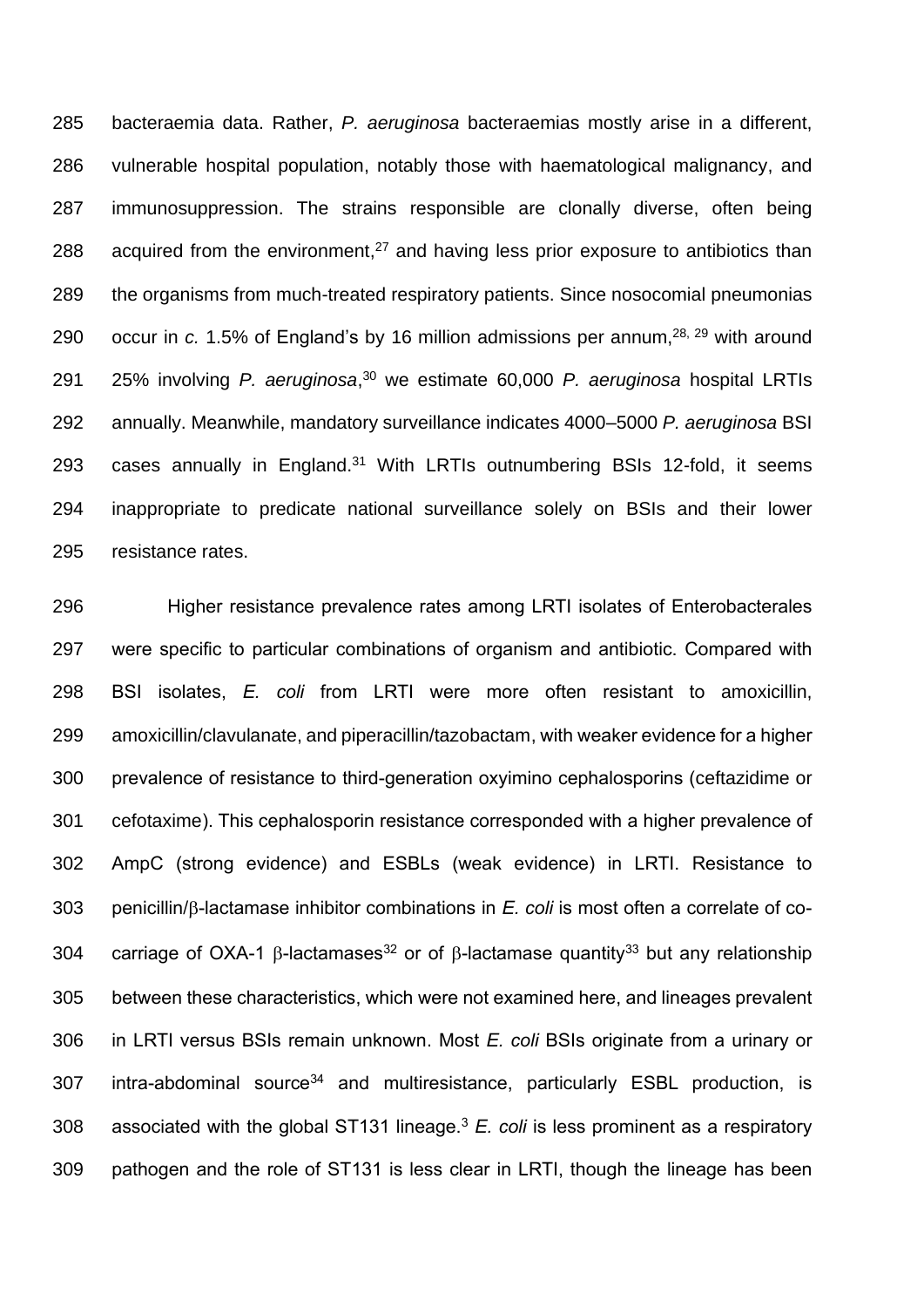310 linked with pneumonias in East Asia.<sup>35</sup> The present isolates were not typed. However, 311 among ESBL producers with a Group 1 *blactx-M B*-lactamase gene (as typical in ST131), 70/212 (33.0%) from BSIs and 27/94 (28.7%) from LRTIs had antibiograms 313 typical of multiresistant ST131, with resistance to cephalosporins, ciprofloxacin and tobramycin, but not gentamicin; whilst a further 81/212 (38.2%) and 42/94 (44.7%), respectively, had possible ST131, with additional resistance to gentamicin, as occurs if a further aminoglycoside-modifying enzyme is acquired.

 Notably, differences in resistance rates have also been reported between UTI and BSI isolates for *E. coli*, though with the direction being variable. In general, UTI isolates are less resistant than those from BSIs, <sup>37</sup> supporting the view that many *E. coli* BSIs arise following resistance-associated treatment failures in UTIs.<sup>38</sup> Nonetheless this pattern may reverse for isolates from complicated UTIs, putatively 322 exposed to previous rounds of antibiotics.

 *K. pneumoniae* and *E. cloacae* are opportunistic Enterobacterales groups commonly responsible for nosocomial pneumonia, and it is plausible (though unproven) that more bacteraemias for these species have a respiratory origin than for *E. coli*. A raised prevalence of resistance among LRTI isolates was seen only for piperacillin/tazobactam in the case of *K. pneumoniae*. Reasons remain uncertain and the genetic correlates of resistance to piperacillin/tazobactam remain poorly defined in the species.<sup>40</sup> Lastly, for *E. cloacae*, we found weak evidence that AmpC hyperproduction and (probably contingent) resistance to cefotaxime and ceftazidime was more prevalent in LRTI isolates, at least outside the ICU; there was no such 332 association for ceftobiprole, which largely evades AmpC enzymes.<sup>41</sup>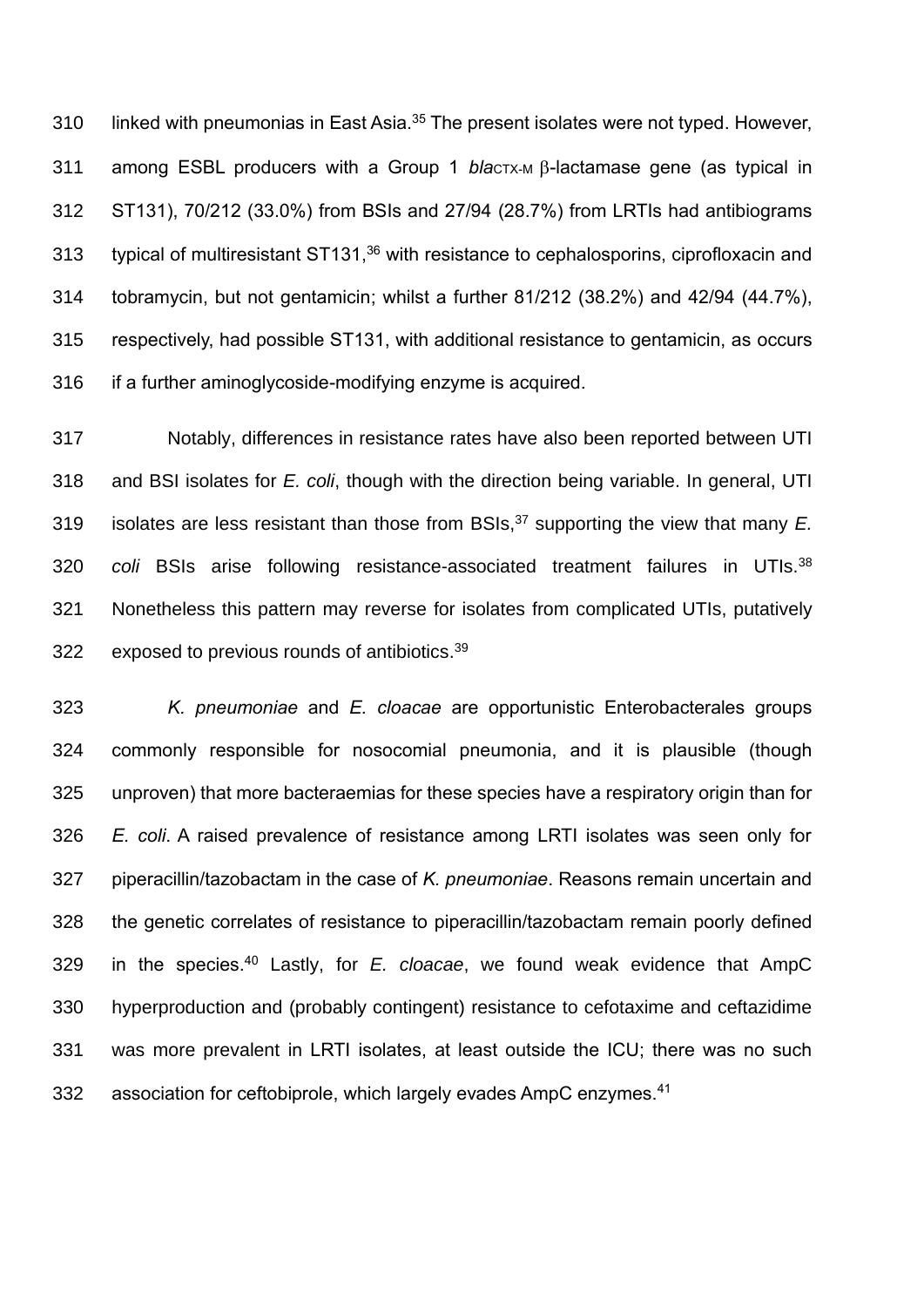It should be added that LRTI presents further challenges beyond higher resistance prevalence. In particular, achieving adequate drug exposure is more difficult than in the blood. This aspect is further complicated by the fact that lung pharmacokinetic data for antimicrobial agents are often derived from healthy 337 volunteers during Phase 1 development.<sup>42</sup> These individuals may not adequately reflect ICU patients with augmented renal clearance, where inadequate levels may be 339 associated with significant mortality. Further challenges include a relatively high bacterial burden in LRTI and slow bacterial killing/clearance due to saturation of alveolar macrophages. Lastly, the lung is a primary site of infection, whereas bacteraemias may resolve spontaneously if source control is established elsewhere. It is arguable that breakpoints should be infection-site specific. Neither EUCAST nor the BSAC has yet adopted this approach but, were they to do so, LRTI breakpoints would certainly be lower than for many other sites, increasing the impact of the greater resistance prevalence rates seen here.

 A limitation to this analysis is that, for all species except *S. pneumoniae*, the LRTI isolates were from hospital-onset infections whereas the bacteraemia isolates included a mixture of hospital- and community-onset infections. It remains possible that we primarily found a hospital/community difference rather than a BSI/LRTI one. Unfortunately, this is not testable without detailed review of individual patient notes because: (i) patients with 'community-onset' bacteraemias may recently have been hospitalised and (ii) because 'hospital-onset bacteraemia' may be a late consequence of community-onset infection at another body site.

 In conclusion, we urge those involved in the coordination of national surveillance of antimicrobial resistance to extend their activity beyond bloodstream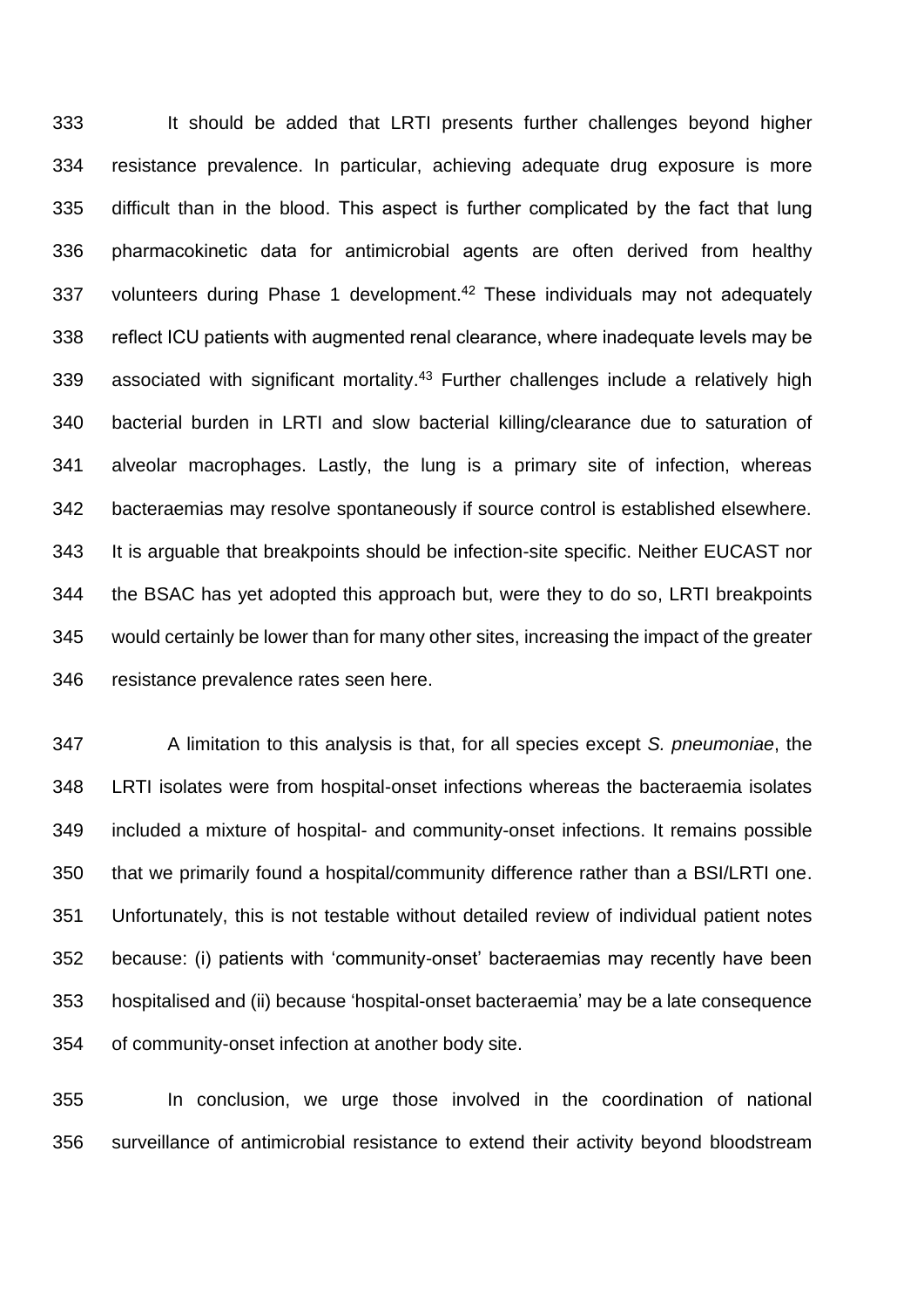infections. This is particularly important for *S. pneumoniae, S. aureus*/MRSA and *P. aeruginosa,* where BSI data underestimate resistance for multiple antibiotics. Relying too heavily on surveillance data from bacteraemia reports alone may lead to inappropriate or sub-optimal empirical treatment. This may be of particular importance for LRTI, which is the commonest reason for hospital antibiotic prescribing and which involves a body site where source control cannot easily be performed, increasing the demand placed on the antibiotic component.

### **Acknowledgements**

 The authors thank those companies that have sponsored the BSAC Resistance Surveillance Programme over the years; staff in the sentinel laboratories submitting isolates, and at the Central Testing Laboratory, PHE, London. Members of the BSAC Resistance Surveillance Standing Committee: D.F.J. Brown, A.P. Johnson, D. M. Livermore, A.P. MacGowan, and N. Woodford.

## **Funding**

 The BSAC Resistance Surveillance Programme is wholly supported by the pharmaceutical industry. A list of companies that provided sponsorship during the surveillance seasons reviewed in the present study is available at [http://www.bsacsurv.org.](http://www.bsacsurv.org/) RR acknowledges support from the NIHR Health Protection Research Unit in Behavioural Science and Evaluation at University of Bristol

## **Transparency Declaration**

 MA: is a Trustee of the BSAC Council and is employed by Merck Sharp & Dohme (UK) Limited, London, UK. DML: Advisory Boards or ad hoc consultancy Accelerate, Antabio, Centauri, Entasis, Integra-Holdings, Meiji, Menarini, Mutabilis, Nordic,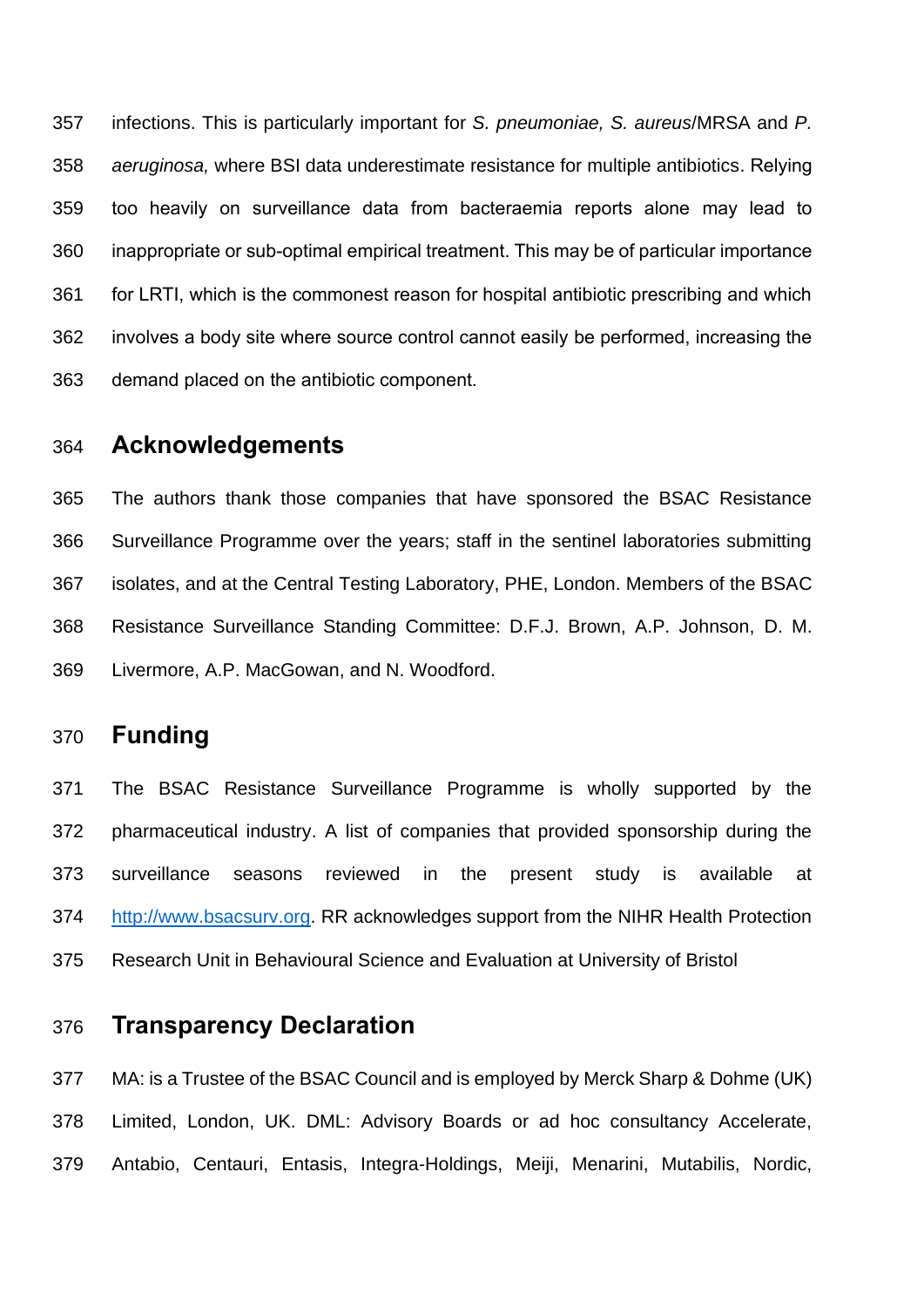ParaPharm, Pfizer, QPEX, Shionogi, Summit, T.A.Z., VenatoRx, Wockhardt, Zambon, Paid lectures – bioMérieux, Beckman Coulter, Cardiome, Merck/MSD, Menarini, Nordic, Pfizer and Shionogi. Relevant shareholdings or options – Dechra, GSK, Merck and Pfizer, amounting to less than 10% of portfolio value. He also has nominated holdings in Avacta, Byotrol, Destiny, Diaceutics, Evgen, Fusion Antibodies, Genedrive, Hardide, Renalytics, Scancell and Synairgen (all of which have research/products pertinent to COVID-19) through Enterprise Investment Schemes but has no authority to trade these shares directly. CL: is a Trustee of the BSAC Council and is employed

## by Shionogi B.V., London, UK. CH, SM and RR have no conflicts of interest.

### **References**

 **1.** Surveillance Atlas of Infectious Diseases. [https://atlas.ecdc.europa.eu/public/index.aspx.](https://atlas.ecdc.europa.eu/public/index.aspx)

 **2.** English Surveillance Programme for Antimicrobial Utilisation and Resistance (ESPAUR) Report 2018-2019: November 2019.

 **3.** Day MJ, Doumith M, Abernethy J *et al.* Population structure of *Escherichia coli* causing bacteraemia in the UK and Ireland between 2001 and 2010. *J Antimicrob Chemother* 2016; **71**: 2139-42.

 **4.** Nakano S, Fujisawa T, Ito Y *et al.* Serotypes, antimicrobial susceptibility, and molecular epidemiology of invasive and non-invasive Streptococcus pneumoniae isolates in paediatric patients after the introduction of 13-valent conjugate vaccine in a nationwide surveillance study conducted in Japan in 2012-2014. *Vaccine* 2016; **34**: 67-76.

 **5.** Sheppard C, Fry NK, Mushtaq S *et al.* Rise of multidrug-resistant non-vaccine serotype 15A *Streptococcus pneumoniae* in the United Kingdom, 2001 to 2014. *Euro Surveill* 2016; **21**.

 **6.** Reynolds R, Hope R, Williams L. Survey, laboratory and statistical methods for the BSAC Resistance Surveillance Programmes. *J Antimicro Chemother* 2008; **62**: 15-28.

 **7.** Hoffmann H, Stindl S, Ludwig W *et al.* Reassignment of *Enterobacter dissolvens* to *Enterobacter cloacae* as *E. cloacae* subspecies dissolvens comb. nov. and emended description of *Enterobacter asburiae* and *Enterobacter kobei*. *Syst Appl Microbiol* 2005; **28**: 196-205.

 **8.** European Committee on Antimicrobial Susceptibility Testing (EUCAST) Clinical 413 breakpoints. Version 11.0. [http://www.eucast.org/clinical\\_breakpoints/.](http://www.eucast.org/clinical_breakpoints/)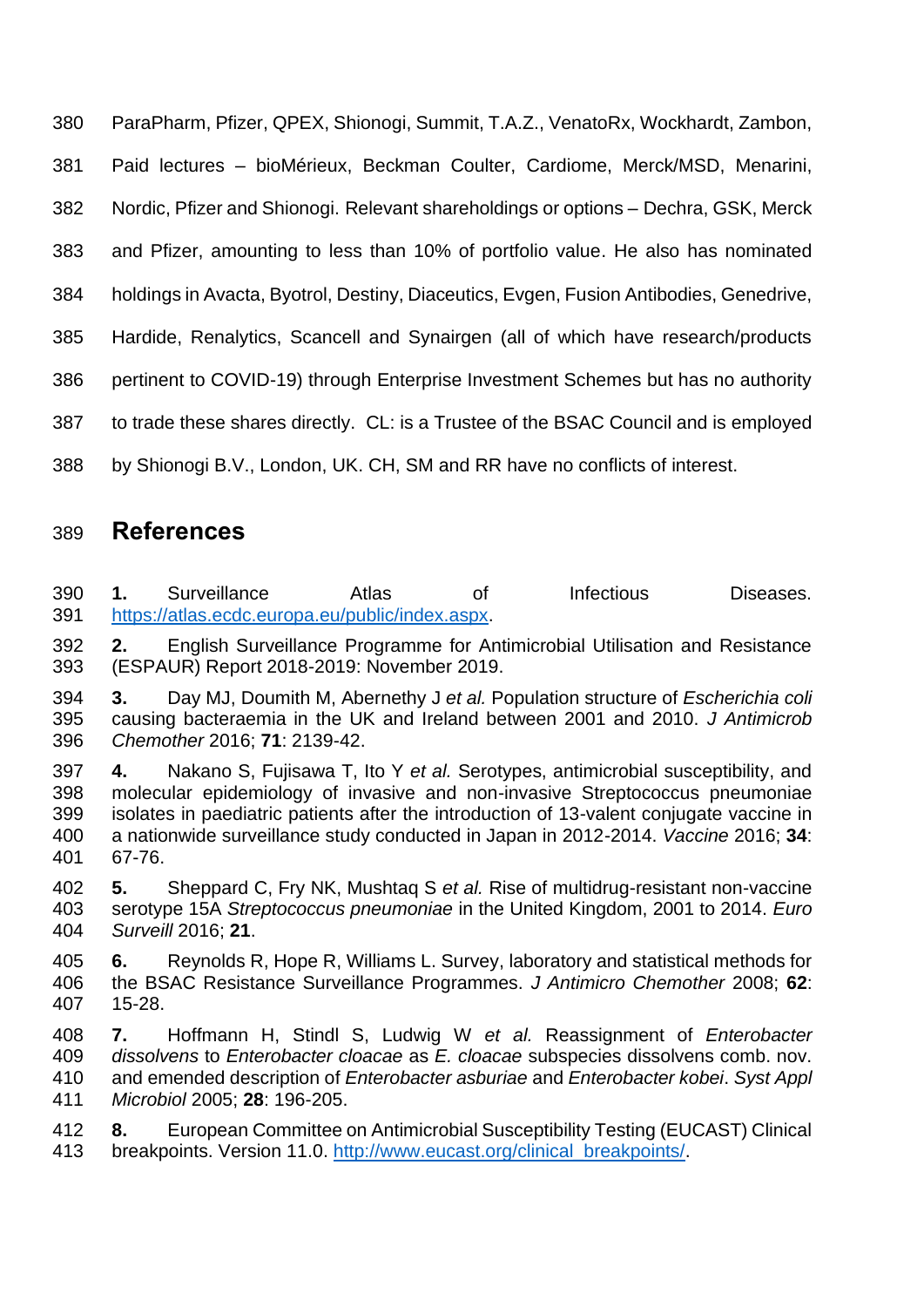**9.** Bignardi GE, Woodford N, Chapman A *et al.* Detection of the *mec*A gene and phenotypic detection of resistance in *Staphylococcus aureus* isolates with borderline or low-level methicillin resistance. *J Antimicrob Chemother* 1996; **37**: 53-63.

 **10.** Woodford N, Fagan EJ, Ellington MJ. Multiplex PCR for rapid detection of genes encoding CTX-M extended-spectrum (beta)-lactamases. *J Antimicrob Chemother* 2006; **57**: 154-5.

- **11.** Perez-Perez FJ, Hanson ND. Detection of plasmid-mediated AmpC beta- lactamase genes in clinical isolates by using multiplex PCR. *J Clin Microbiol* 2002; **40**: 2153-62.
- **12.** Ellington MJ, Findlay J, Hopkins KL *et al.* Multicentre evaluation of a real-time PCR assay to detect genes encoding clinically relevant carbapenemases in cultured bacteria. *Int J Antimicrob Agents* 2016; **47**: 151-4.
- **13.** Meunier D, Woodford N, Hopkins KL. Evaluation of the AusDiagnostics MT CRE EU assay for the detection of carbapenemase genes and transferable colistin resistance determinants mcr-1/-2 in MDR Gram-negative bacteria. *J Antimicrob Chemother* 2018; 10.1093/jac/dky347.
- **14.** Naas T, Poirel L, Karim A *et al.* Molecular characterization of In50, a class 1 integron encoding the gene for the extended-spectrum beta-lactamase VEB-1 in *Pseudomonas aeruginosa*. *FEMS Microbiol Lett* 1999; **176**: 411-9.
- **15.** Pereira M, Perilli M, Mantengoli E *et al.* PER-1 extended-spectrum beta- lactamase production in an *Alcaligenes faecalis* clinical isolate resistant to expanded- spectrum cephalosporins and monobactams from a hospital in Northern Italy. *Microb Drug Resist* 2000; **6**: 85-90.
- **16.** Livermore DM, Mushtaq S, Meunier D *et al.* Activity of ceftolozane/tazobactam against surveillance and 'problem' Enterobacteriaceae, *Pseudomonas aeruginosa* and non-fermenters from the British Isles. *J Antimicrob Chemother* 2017; **72**: 2278-89.
- **17.** Horner C, Mushtaq S, Livermore DM *et al.* Potentiation of imipenem by relebactam for *Pseudomonas aeruginosa* from bacteraemia and respiratory infections. *J Antimicrob Chemother* 2019; **74**: 1940-4.
- **18.** Speller DC, Johnson AP, James D *et al.* Resistance to methicillin and other antibiotics in isolates of *Staphylococcus aureus* from blood and cerebrospinal fluid, England and Wales, 1989-95. *Lancet* 1997; **350**: 323-5.
- **19.** Kelesidis T, Braykov N, Uslan DZ *et al.* Indications and Types of Antibiotic Agents Used in 6 Acute Care Hospitals, 2009-2010: A Pragmatic Retrospective Observational Study. *Infect Control Hosp Epidemiol* 2016; **37**: 70-9.
- **20.** Archibald L, Phillips L, Monnet D *et al.* Antimicrobial resistance in isolates from inpatients and outpatients in the United States: increasing importance of the intensive care unit. *Clin Infect Dis* 1997; **24**: 211-5.
- **21.** Linares J, Pallares R, Alonso T *et al.* Trends in antimicrobial resistance of clinical isolates of Streptococcus pneumoniae in Bellvitge Hospital, Barcelona, Spain (1979-1990). *Clin Infect Dis* 1992; **15**: 99-105.
- **22.** Linares J, Ardanuy C, Pallares R *et al.* Changes in antimicrobial resistance, serotypes and genotypes in Streptococcus pneumoniae over a 30-year period. *Clin Microbiol Infect* 2010; **16**: 402-10.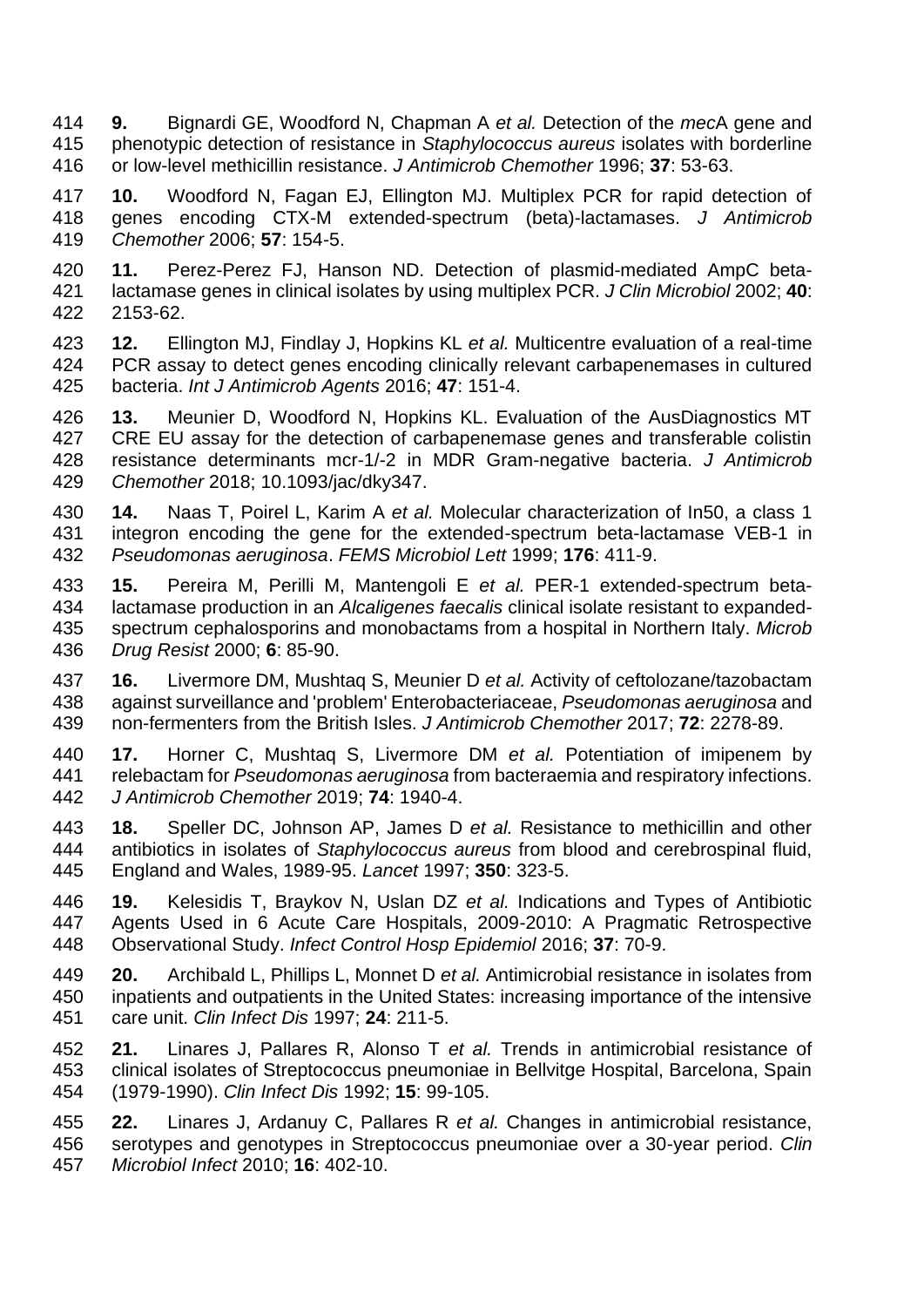- **23.** Coia JE, Duckworth GJ, Edwards DI *et al.* Guidelines for the control and prevention of meticillin-resistant *Staphylococcus aureus* (MRSA) in healthcare facilities. *J Hosp Infect* 2006; **63 Suppl 1**: S1-44.
- **24.** Duerden B, Fry C, Johnson AP *et al.* The Control of Methicillin-Resistant *Staphylococcus aureus* Blood Stream Infections in England. *Open Forum Infect Dis*  2015; **2**: ofv035.
- **25.** Morris AC, Hay AW, Swann DG *et al.* Reducing ventilator-associated pneumonia in intensive care: impact of implementing a care bundle. *Crit Care Med*  2011; **39**: 2218-24.
- **26.** PHE. Atlas of variation in risk factors and healthcare for respiratory disease in England. Available at [https://fingertips.phe.org.uk/profile/atlas-of-variation.](https://fingertips.phe.org.uk/profile/atlas-of-variation) 2020.
- **27.** Ruimy R, Genauzeau E, Barnabe C *et al.* Genetic diversity of *Pseudomonas aeruginosa* strains isolated from ventilated patients with nosocomial pneumonia, cancer patients with bacteremia, and environmental water. *Infect Immun* 2001; **69**: 584-8.
- **28.** Digital NHS. Hospital Admitted Patient Care and Adult Critical Care Activity. Available at [https://files.digital.nhs.uk/B3/DCC54.](https://files.digital.nhs.uk/B3/DCC54) 2018.
- **29.** NICE. Pneumonia: diagnosis and management of community- and hospital- acquired pneumonia in adults. Available at [https://www.nice.org.uk/guidance/cg191/documents/pneumonia-final-scope2.](https://www.nice.org.uk/guidance/cg191/documents/pneumonia-final-scope2) 2012.
- **30.** Masterton RG, Galloway A, French G *et al.* Guidelines for the management of hospital-acquired pneumonia in the UK: report of the working party on hospital- acquired pneumonia of the British Society for Antimicrobial Chemotherapy. *J Antimicrob Chemother* 2008; **62**: 5-34.
- **31.** PHE. Quarterly epidemiological commentary. Mandatory MRSA, MSSA, Gram- negative bacteraemia and *C. difficile* infections data (up to July to September 2019) 484 Available at the state of the state of the state at  $\alpha$
- [https://assets.publishing.service.gov.uk/government/uploads/system/uploads/attach](https://assets.publishing.service.gov.uk/government/uploads/system/uploads/attachment_data/file/851657/Quarterley_epidemiological_commentary_December_2019.pdf) [ment\\_data/file/851657/Quarterley\\_epidemiological\\_commentary\\_December\\_2019.p](https://assets.publishing.service.gov.uk/government/uploads/system/uploads/attachment_data/file/851657/Quarterley_epidemiological_commentary_December_2019.pdf) [df.](https://assets.publishing.service.gov.uk/government/uploads/system/uploads/attachment_data/file/851657/Quarterley_epidemiological_commentary_December_2019.pdf) 2019.
- **32.** Livermore DM, Day M, Cleary P *et al.* OXA-1 beta-lactamase and non- susceptibility to penicillin/beta-lactamase inhibitor combinations among ESBL-producing *Escherichia coli*. *J Antimicrob Chemother* 2019; **74**: 326-33.
- **33.** Davies TJ, Stoesser N, Sheppard AE *et al.* Reconciling the Potentially Irreconcilable? Genotypic and Phenotypic Amoxicillin-Clavulanate Resistance in *Escherichia coli*. *Antimicrob Agents Chemother* 2020; **64**: e02026-19.
- **34.** Abernethy J, Guy R, Sheridan EA *et al.* Epidemiology of *Escherichia coli* bacteraemia in England: results of an enhanced sentinel surveillance programme. *J Hosp Infect* 2017; **95**: 365-75.
- **35.** Cha MK, Kang CI, Kim SH *et al.* Emergence and Dissemination of ST131 *Escherichia coli* Isolates Among Patients with Hospital-Acquired Pneumonia in Asian Countries. *Microb Drug Resist* 2017; **23**: 79-82.
- **36.** Nicolas-Chanoine MH, Bertrand X, Madec JY. *Escherichia coli* ST131, an intriguing clonal group. *Clin Microbiol Rev* 2014; **27**: 543-74.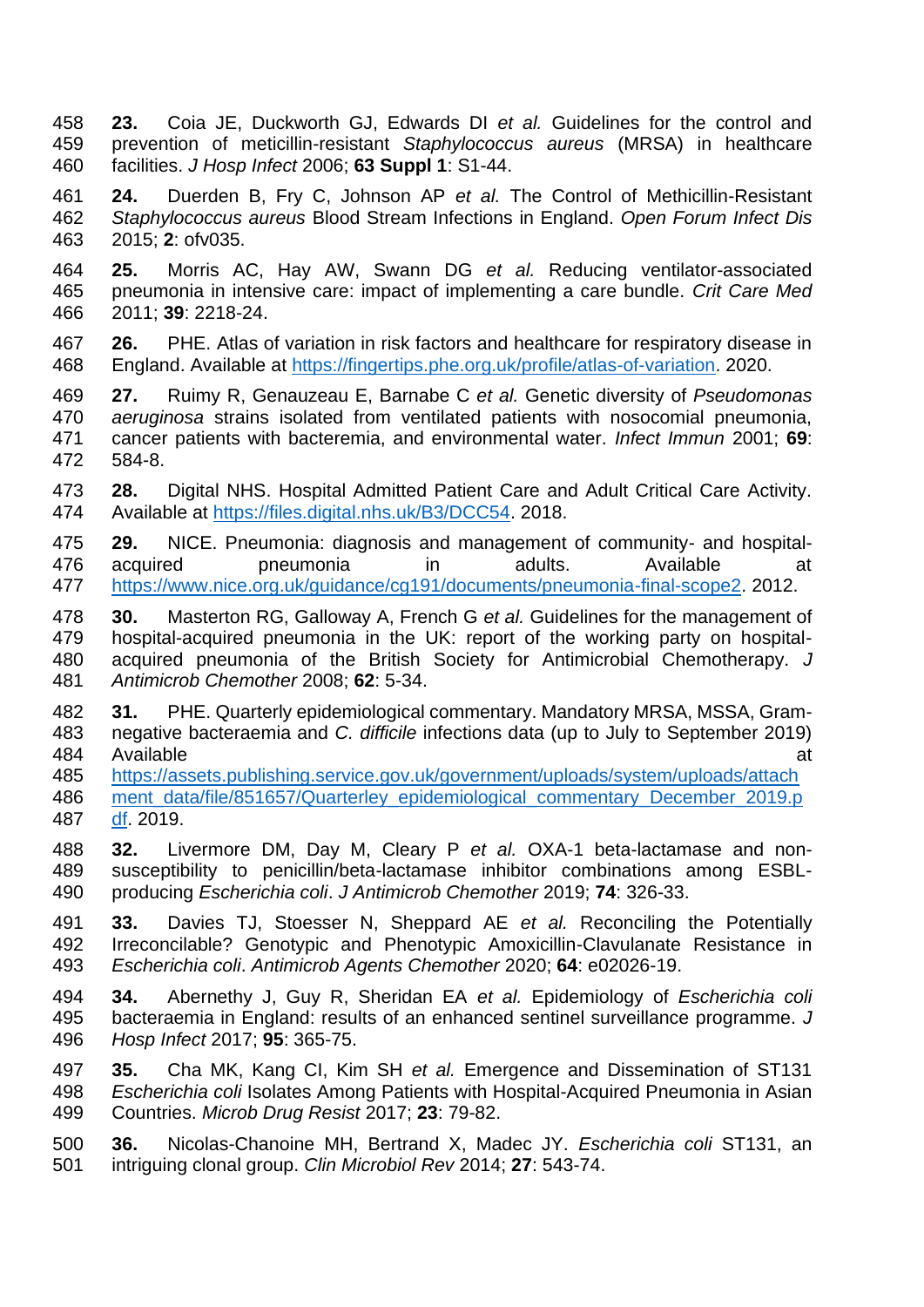- **37.** Vihta KD, Stoesser N, Llewelyn MJ *et al.* Trends over time in Escherichia coli bloodstream infections, urinary tract infections, and antibiotic susceptibilities in Oxfordshire, UK, 1998-2016: a study of electronic health records. *Lancet Infect Dis*  2018; **18**: 1138-49.
- **38.** Lishman H, Costelloe C, Hopkins S *et al.* Exploring the relationship between primary care antibiotic prescribing for urinary tract infections, *Escherichia coli* bacteraemia incidence and antimicrobial resistance: an ecological study. *Int J Antimicrob Agents* 2018; **52**: 790-8.
- **39.** Kerrn MB, Klemmensen T, Frimodt-Moller N *et al.* Susceptibility of Danish *Escherichia coli strains* isolated from urinary tract infections and bacteraemia, and distribution of sul genes conferring sulphonamide resistance. *J Antimicrob Chemother*  2002; **50**: 513-6.
- **40.** Babini GS, Yuan M, Hall LM *et al.* Variable susceptibility to piperacillin/tazobactam amongst *Klebsiella* spp. with extended-spectrum beta-lactamases. *J Antimicrob Chemother* 2003; **51**: 605-12.
- **41.** Queenan AM, Shang W, Kania M *et al.* Interactions of ceftobiprole with beta- lactamases from molecular classes A to D. *Antimicrob Agents Chemother* 2007; **51**: 3089-95.
- **42.** Felton TW, McCalman K, Malagon I *et al.* Pulmonary penetration of piperacillin and tazobactam in critically ill patients. *Clin Pharmacol Ther* 2014; **96**: 438-48.
- **43.** Claus BO, Hoste EA, Colpaert K *et al.* Augmented renal clearance is a common finding with worse clinical outcome in critically ill patients receiving antimicrobial therapy. *J Crit Care* 2013; **28**: 695-700.
-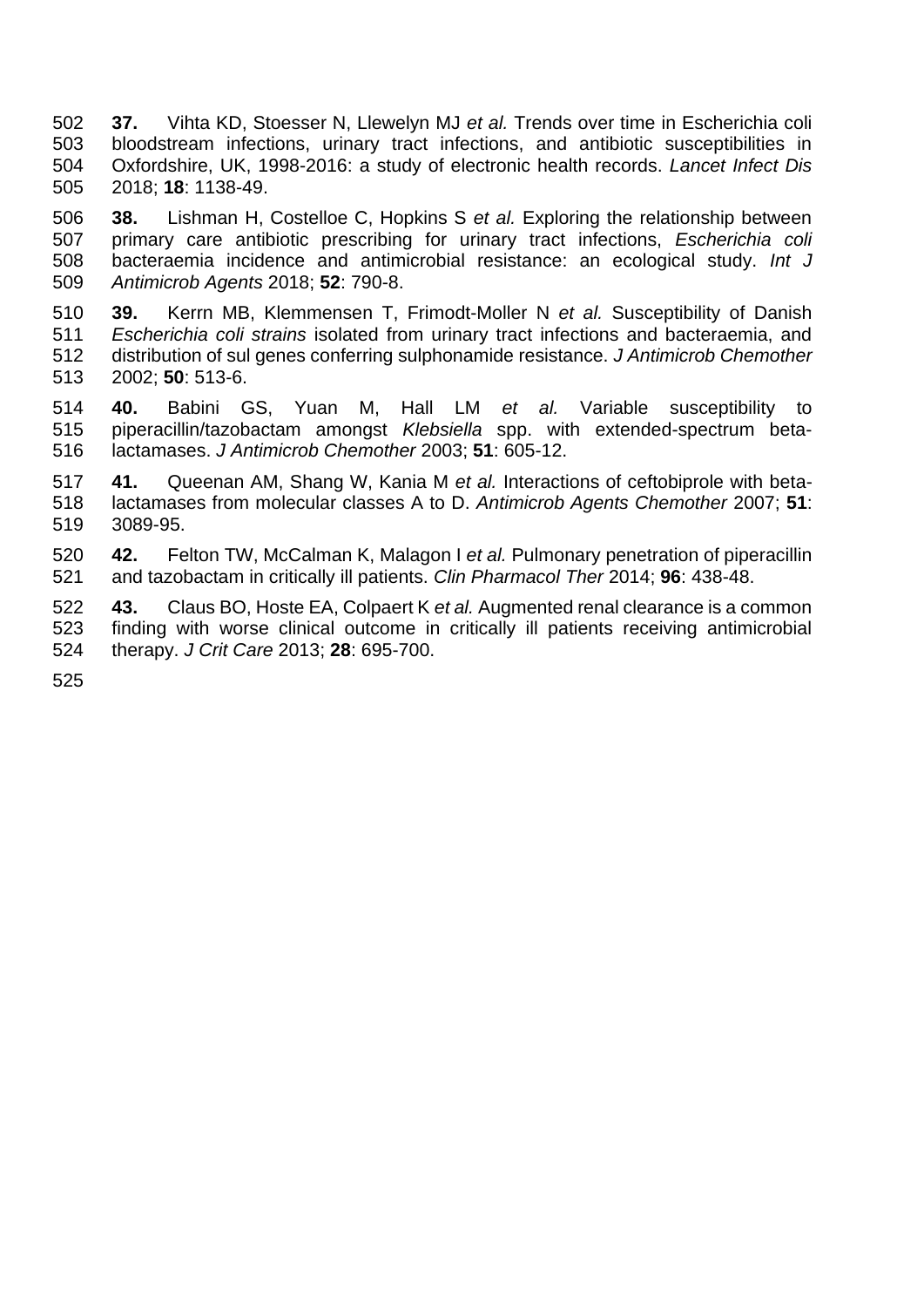<span id="page-20-0"></span>

|                         |             |             | Sex (%) |        | Modal age group | <b>ICU Location</b> |
|-------------------------|-------------|-------------|---------|--------|-----------------|---------------------|
|                         |             |             |         |        |                 | $n$ (%) [N missing  |
| Organism                | Source      | $\mathsf n$ | male    | female | (years)         | ICU data]           |
| S. pneumoniae           | <b>BSI</b>  | 1127        | 51      | 49     | >80             | 43 (4) [35]         |
| $(n = 2959)$            | <b>LRTI</b> | 1832        | 53      | 47     | 60-69           | 45 (2) [17]         |
| S. aureus               | <b>BSI</b>  | 2405        | 63      | 37     | >80             | 190 (8) [86]        |
| $(n = 3441)$            | <b>LRTI</b> | 1036        | 62      | 38     | 70-79           | 409 (40) [44]       |
| P. aeruginosa           | <b>BSI</b>  | 1073        | 65      | 35     | >80             | 94 (9) [25]         |
| $(n = 2105)$            | <b>LRTI</b> | 1032        | 56      | 44     | 70-79           | 329 (31) [57]       |
| E. coli                 | <b>BSI</b>  | 2543        | 50      | 50     | >80             | 103 (4) [75]        |
| $(n = 3790)$            | <b>LRTI</b> | 1247        | 67      | 33     | 70-79           | 489 (40) [36]       |
| K. pneumoniae           | <b>BSI</b>  | 924         | 60      | 40     | 70-79           | 59 (6) [29]         |
| $(n = 1664)$            | <b>LRTI</b> | 740         | 70      | 30     | 70-79           | 280 (38) [21]       |
| E. cloacae <sup>a</sup> | <b>BSI</b>  | 840         | 60      | 40     | 70-79           | 112 (13) [19]       |
| $(n = 1233)$            | <b>LRTI</b> | 393         | 64      | 36     | 60-69           | 195 (50) [9]        |

#### 526 **Table 1.** Isolates tested by species and patient demographics

Key: 527 *<sup>a</sup>E. cloacae* complex comprises *Enterobacter cloacae*, *E. asburiae*, *E.* 

528 *hormaechei*, *E. kobei*, *E. ludwigii* and *E. nimipressuralis*; BSI, bloodstream infection;

529 LRTI, respiratory isolates. Age groups were categorised as: <5, 5-19, 20-29, 30-39,

530 40-49, 50-59, 60-69, 70-79, >80 years.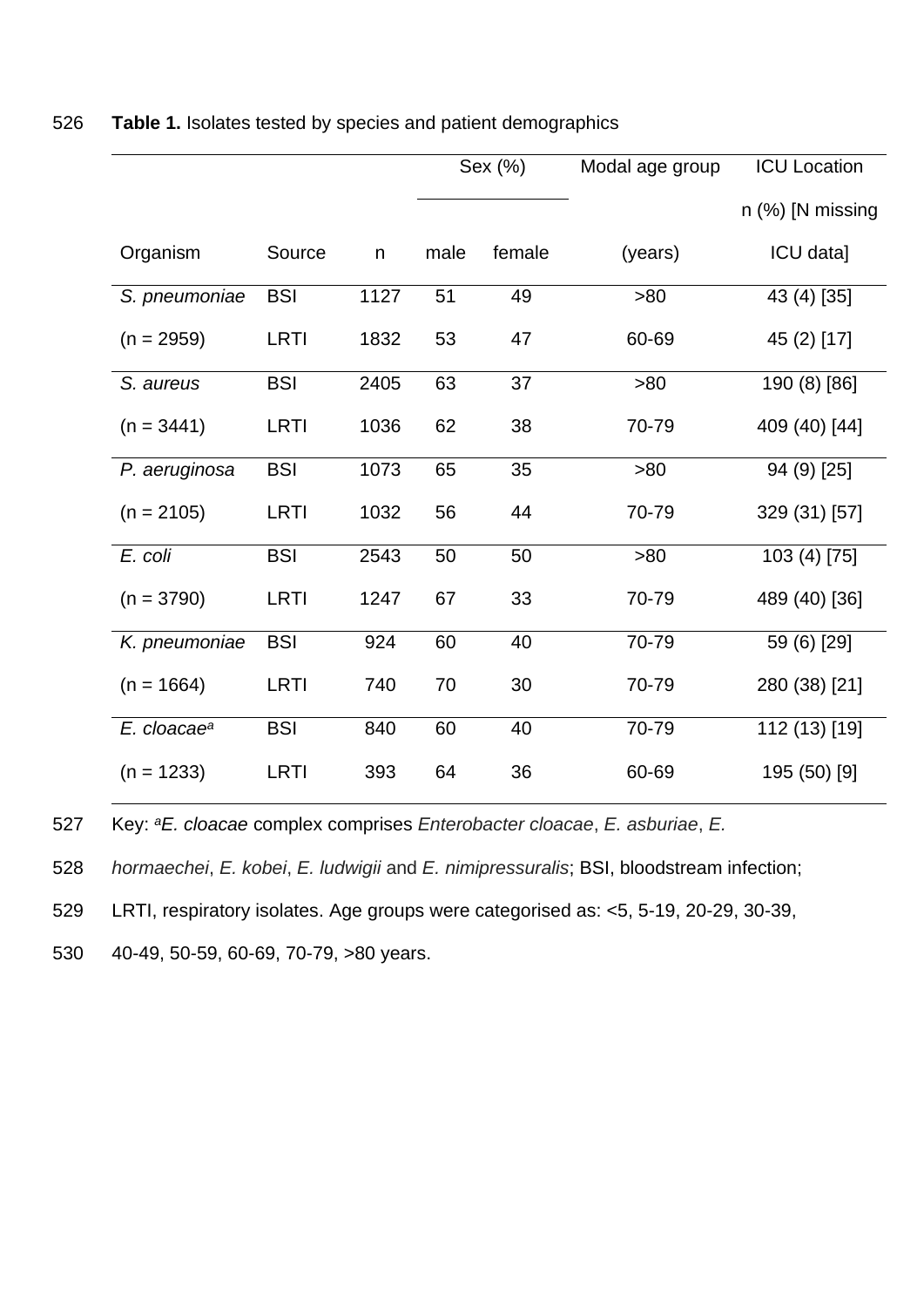**Figure 1.** Rates of resistance (with 95% CI) among *Streptococcus pneumoniae* from bloodstream (BSI) and respiratory infections (LRTI), from patients in ICU versus non-ICU.



535 Key: Penicillin<sup>0.06</sup>: penicillin analysed at a  $\geq$ 0.06 mg/L breakpoint for pneumococci (i.e., combining resistant and 'susceptible dose-dependent' categories). Not shown: cefotaxime, ceftobiprole, ceftaroline (<1% resistant in all categories). This figure appears in colour in the online version of *JAC* and in black and white in the printed version of *JAC*.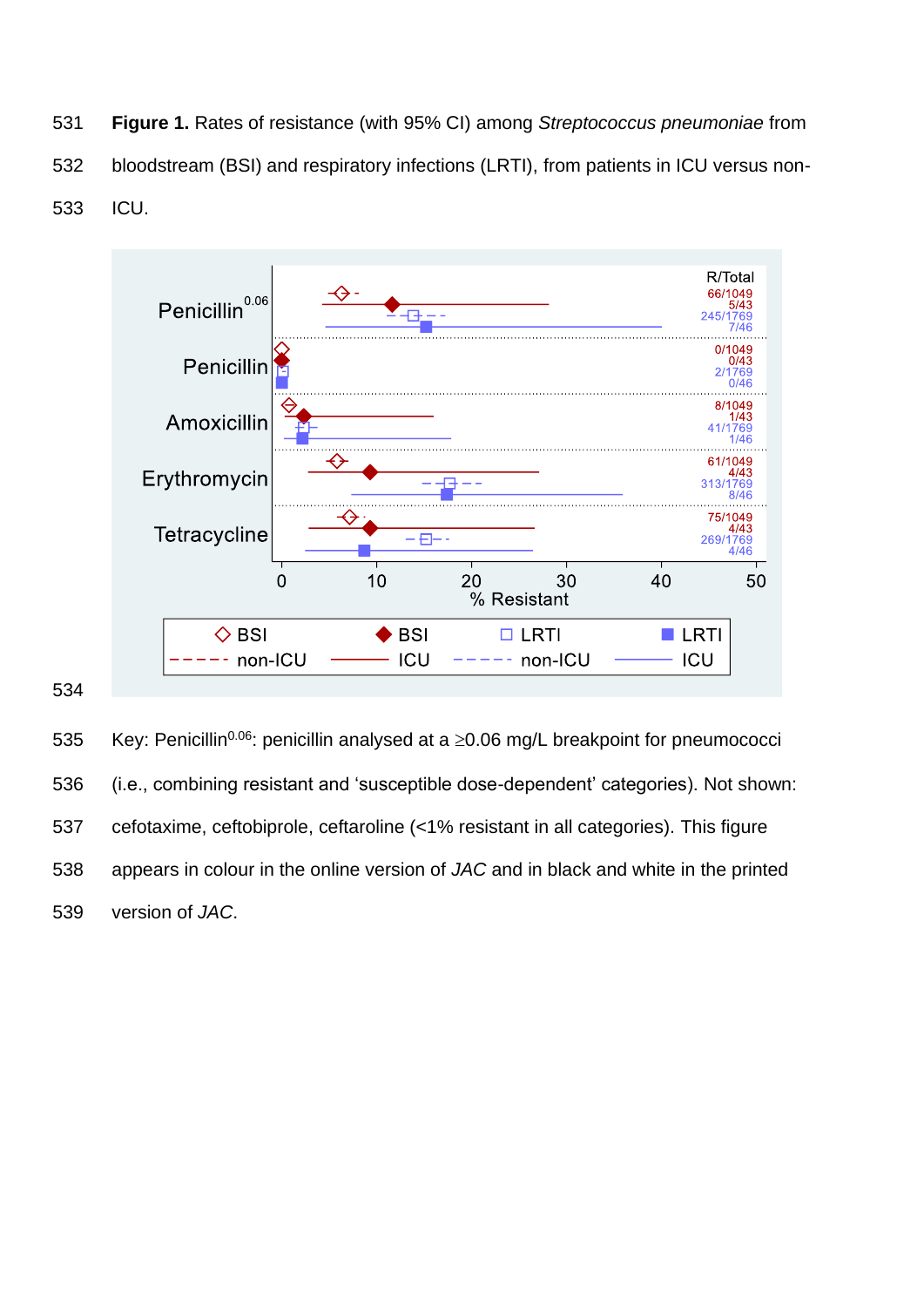**Figure 2.** Rates of resistance (with 95% CI) among *Staphylococcus aureus* from bloodstream (BSI) and respiratory infections (LRTI), from patients in ICU versus non-ICU



 Key: *mecA*: isolates positive for the *mec*A gene, representing MRSA. Not shown: Ceftobiprole, ceftaroline, teicoplanin and tedizolid (<1% resistant in all categories). This figure appears in colour in the online version of *JAC* and in black and white in the printed version of *JAC*.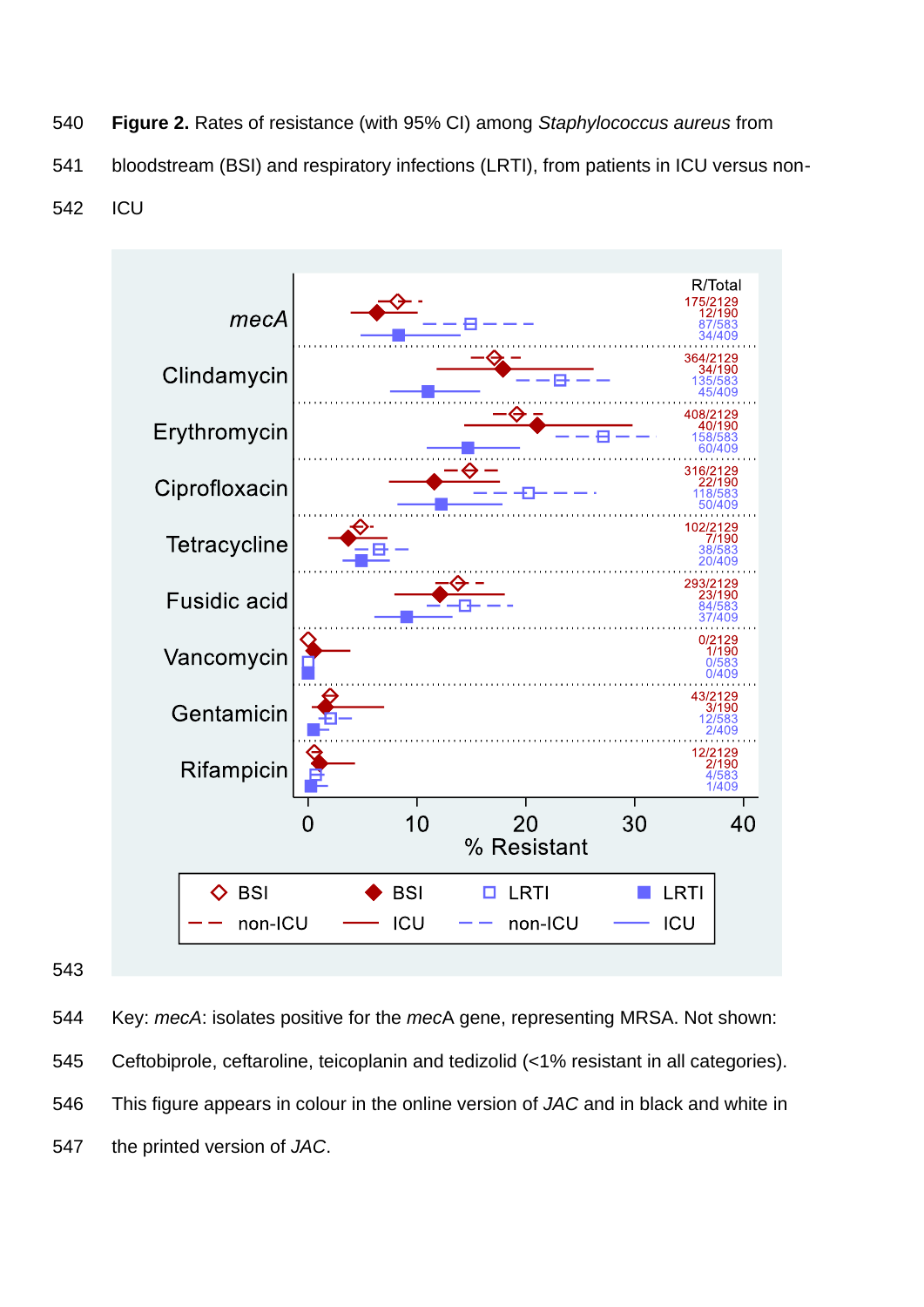**Figure 3.** Rates of resistance (with 95% CI) among *Pseudomonas aeruginosa* from bloodstream (BSI) and respiratory infections (LRTI), from patients in ICU versus non-ICU

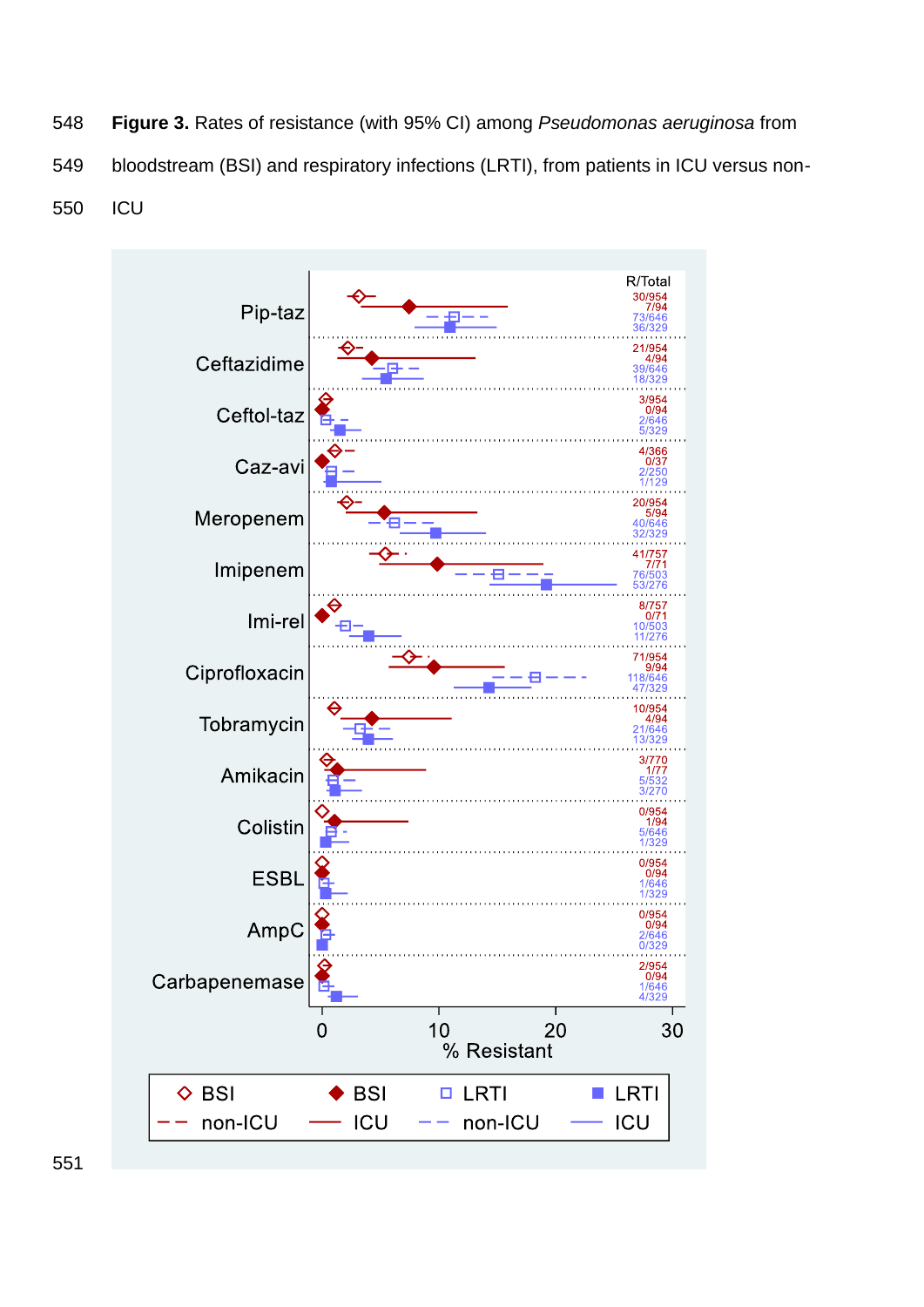- Key: Pip/taz: piperacillin/tazobactam; ceftol/taz: ceftolozane/tazobactam; caz/avi:
- ceftazidime/avibactam; imi/rel: imipenem/relebactam. This figure appears in colour in
- the online version of *JAC* and in black and white in the printed version of *JAC*.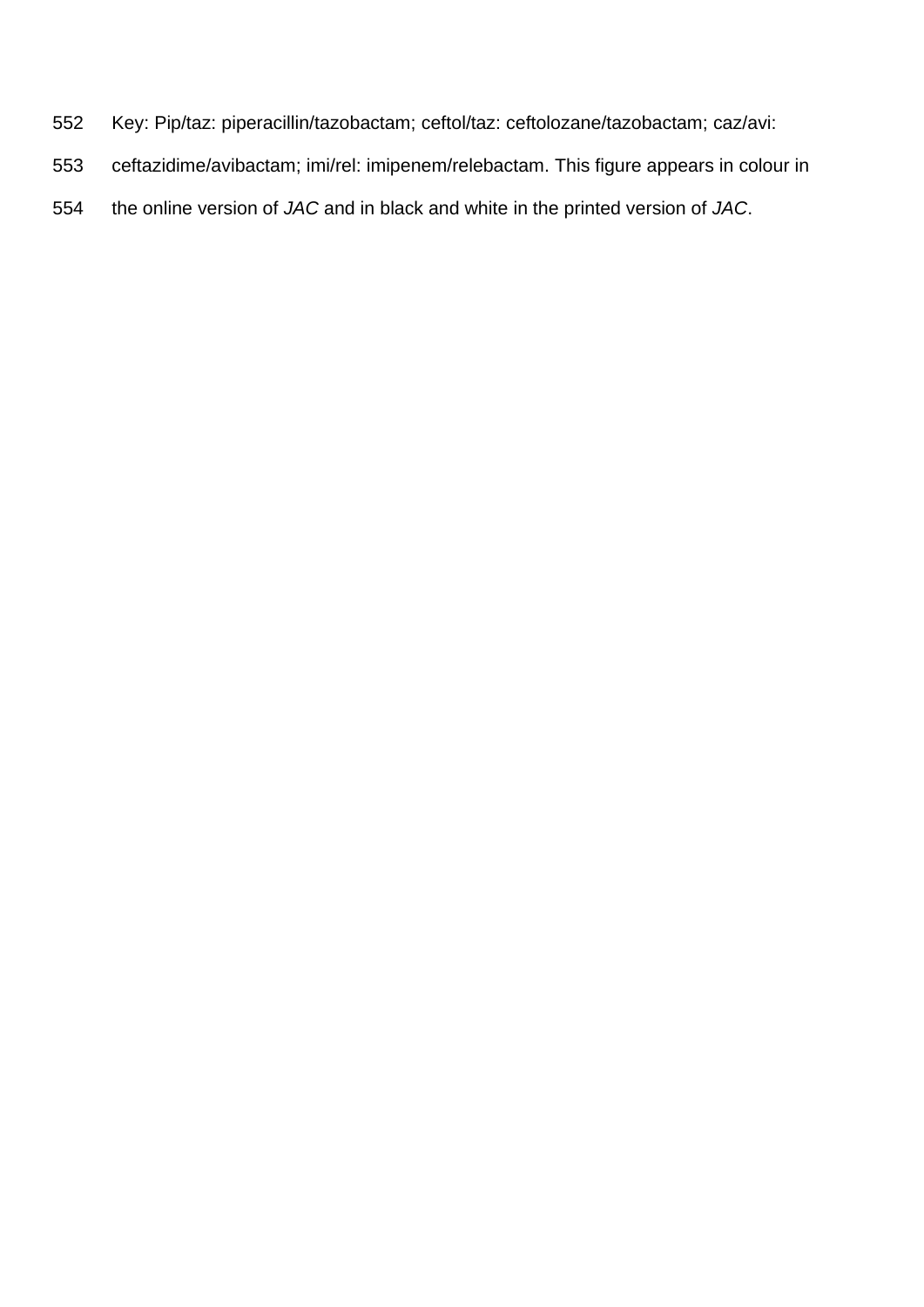- **Figure 4A.** Rates of resistance (with 95% CI) among *Escherichia coli* from
- bloodstream (BSI) and respiratory infections (LRTI), from patients in ICU versus non-
- ICU

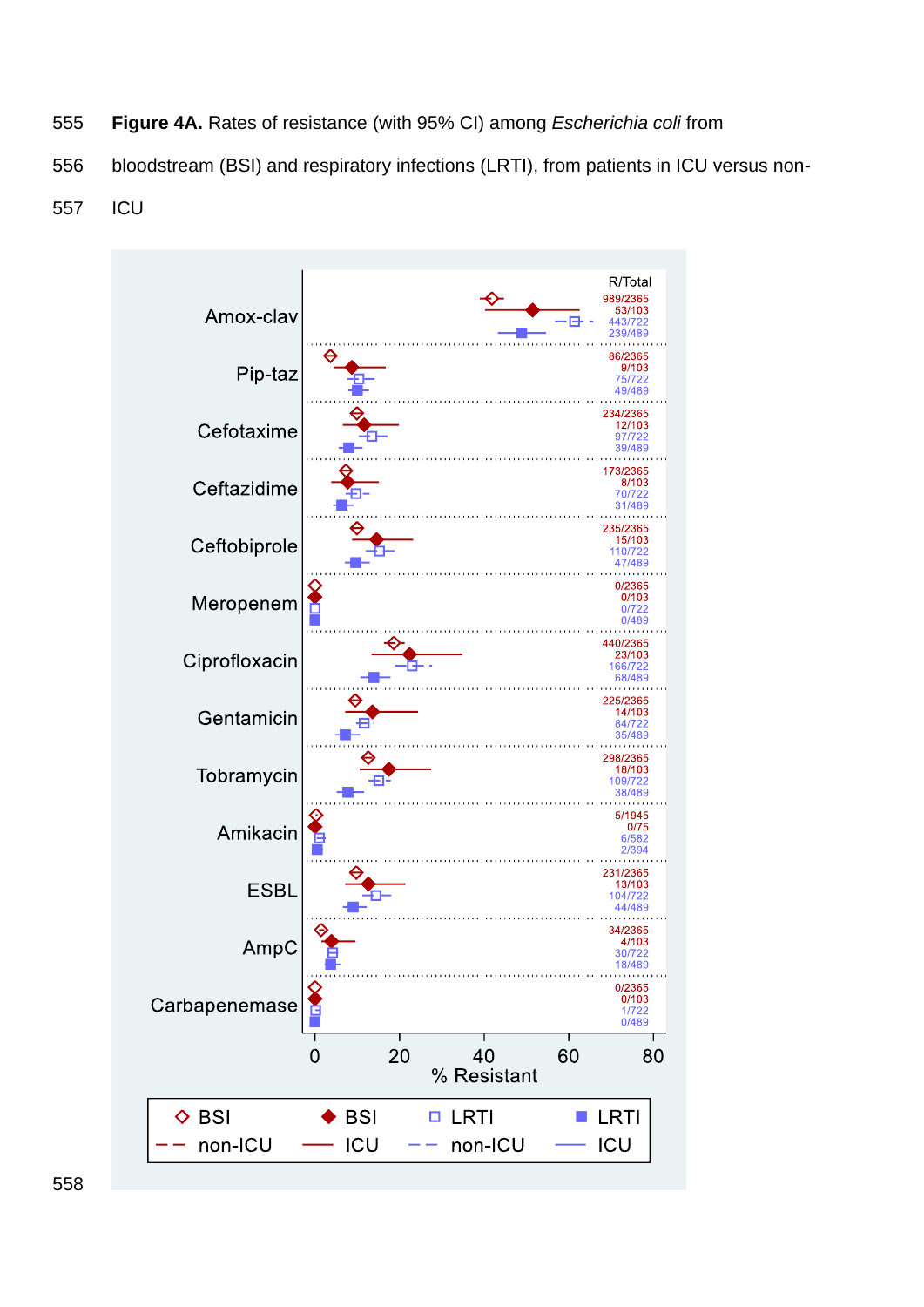- Key: Amox/clav: amoxicillin/clavulanate; pip/taz: piperacillin/tazobactam. Not shown:
- Amoxicillin (to avoid compressing scale): resistance rates were as follows: 63%, BSI
- non-ICU; 71%, BSI ICU; 78%, LRTI non-ICU, and 67%, LRTI ICU;
- ceftolozane/tazobactam, ceftazidime/avibactam, imipenem, imipenem/relebactam,
- ertapenem, and colistin (<1% resistant in all categories). This figure appears in
- colour in the online version of *JAC* and in black and white in the printed version of
- *JAC*.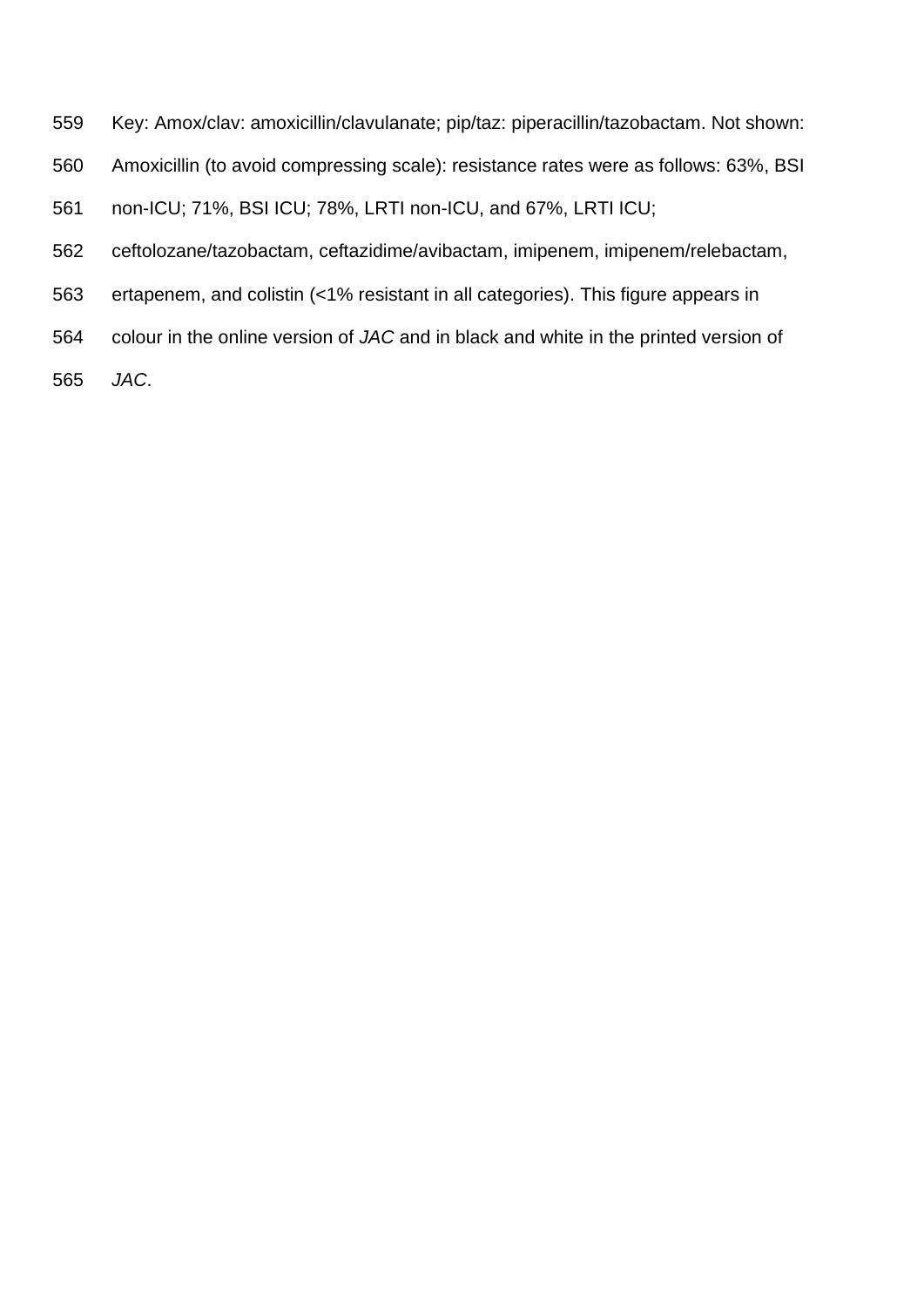- **Figure 4B**. Rates of resistance (with 95% CI) among *Klebsiella pneumoniae* from
- bloodstream (BSI) and respiratory infections (LRTI), from patients in ICU versus non-
- ICU

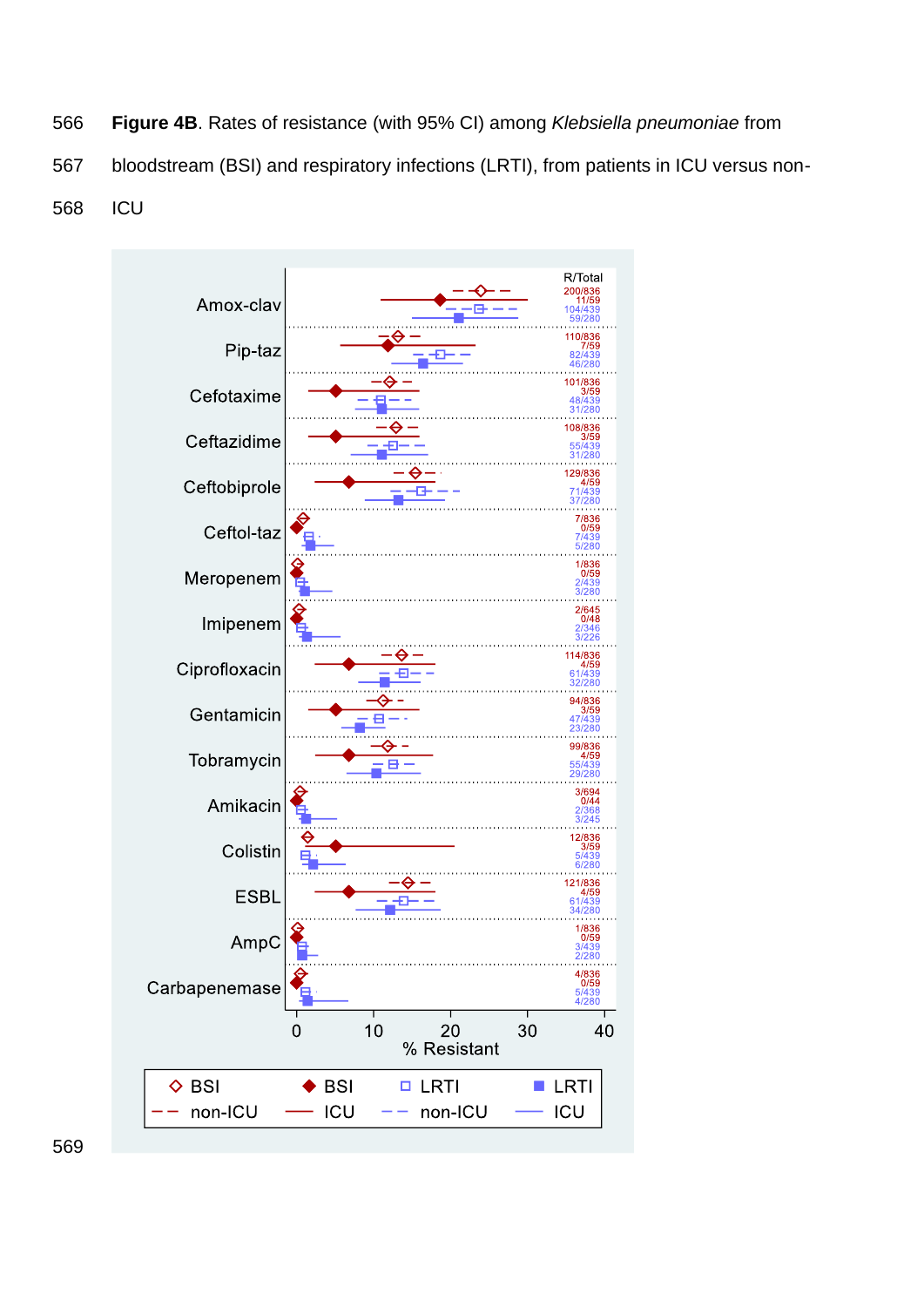- Key: Amox/clav: amoxicillin/clavulanate; pip/taz: piperacillin/tazobactam;
- ceftol/taz: ceftolozane/tazobactam. Not shown: ceftazidime/avibactam and
- imipenem/relebactam (<1% resistant in all categories). This figure appears in colour
- in the online version of *JAC* and in black and white in the printed version of *JAC*.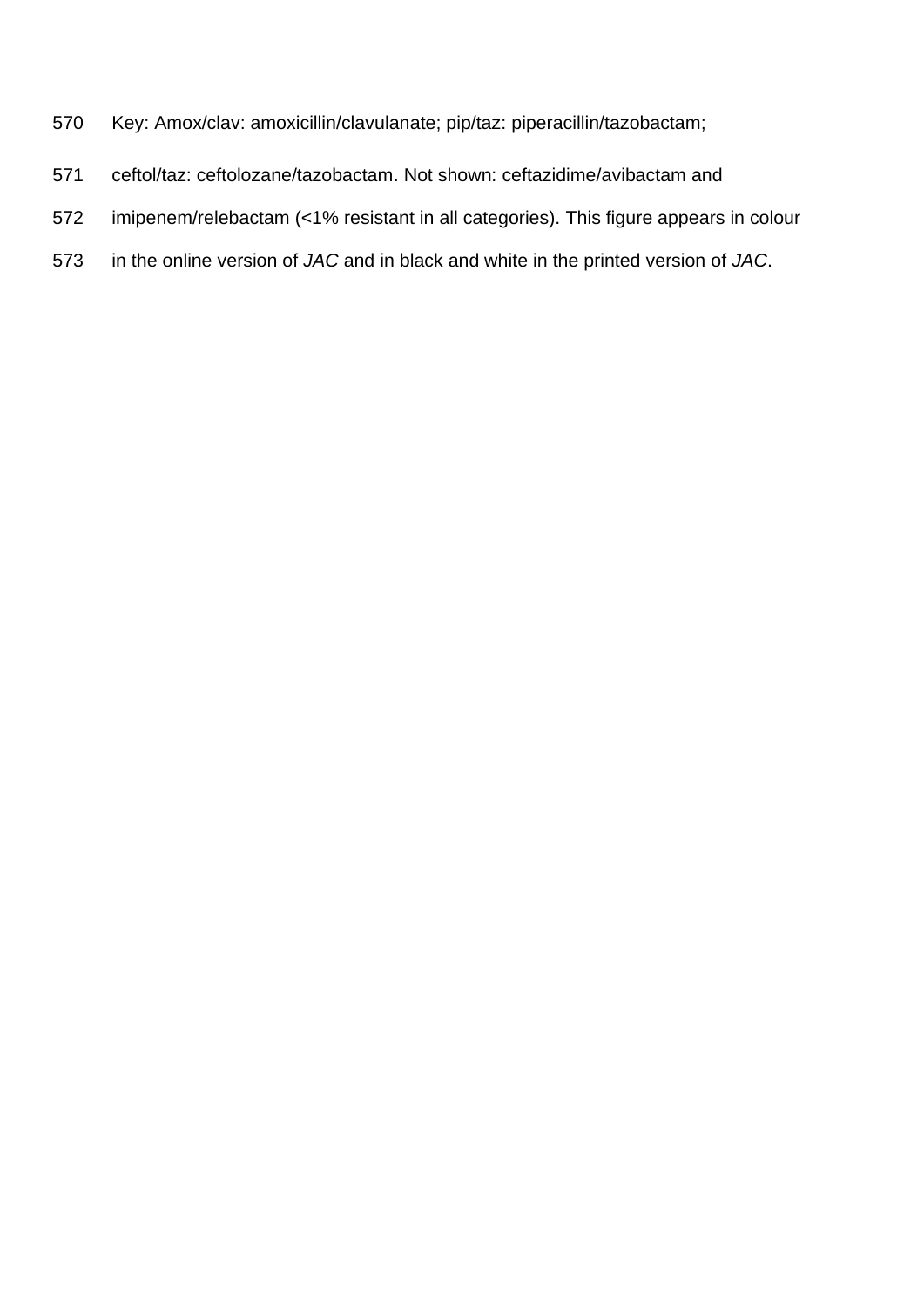- **Figure 4C**. Rates of resistance (with 95% CI) among isolates of *Enterobacter*
- *cloacae* complex from bloodstream (BSI) and respiratory infections (LRTI), from
- patients in ICU versus non-ICU

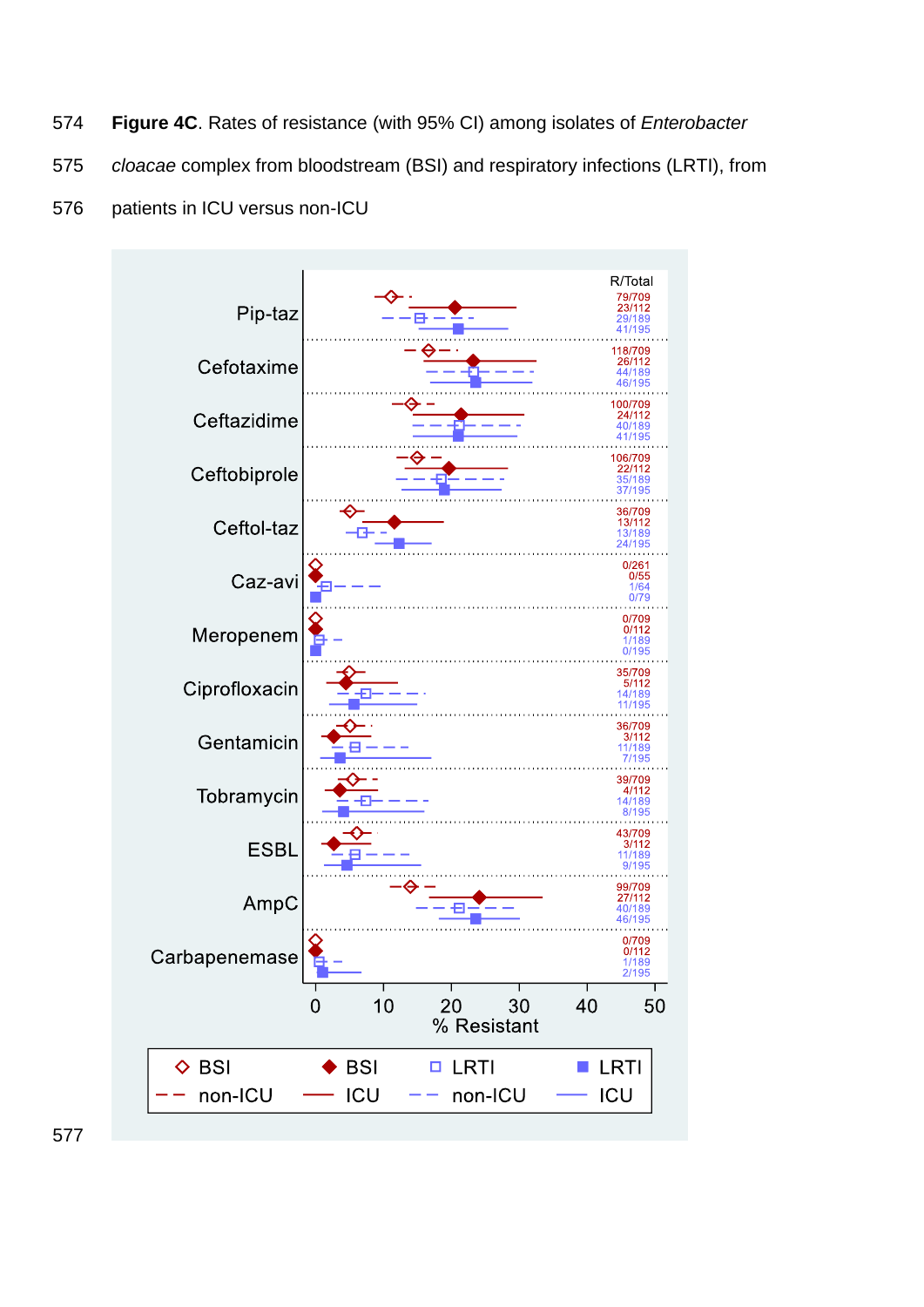- Key: Pip/taz: piperacillin/tazobactam; ceftol/taz: ceftolozane/tazobactam; caz/avi:
- ceftazidime/avibactam. Not shown: imipenem, imipenem/relebactam, and amikacin
- (<1% resistant in all categories). This figure appears in colour in the online version of
- *JAC* and in black and white in the printed version of *JAC*.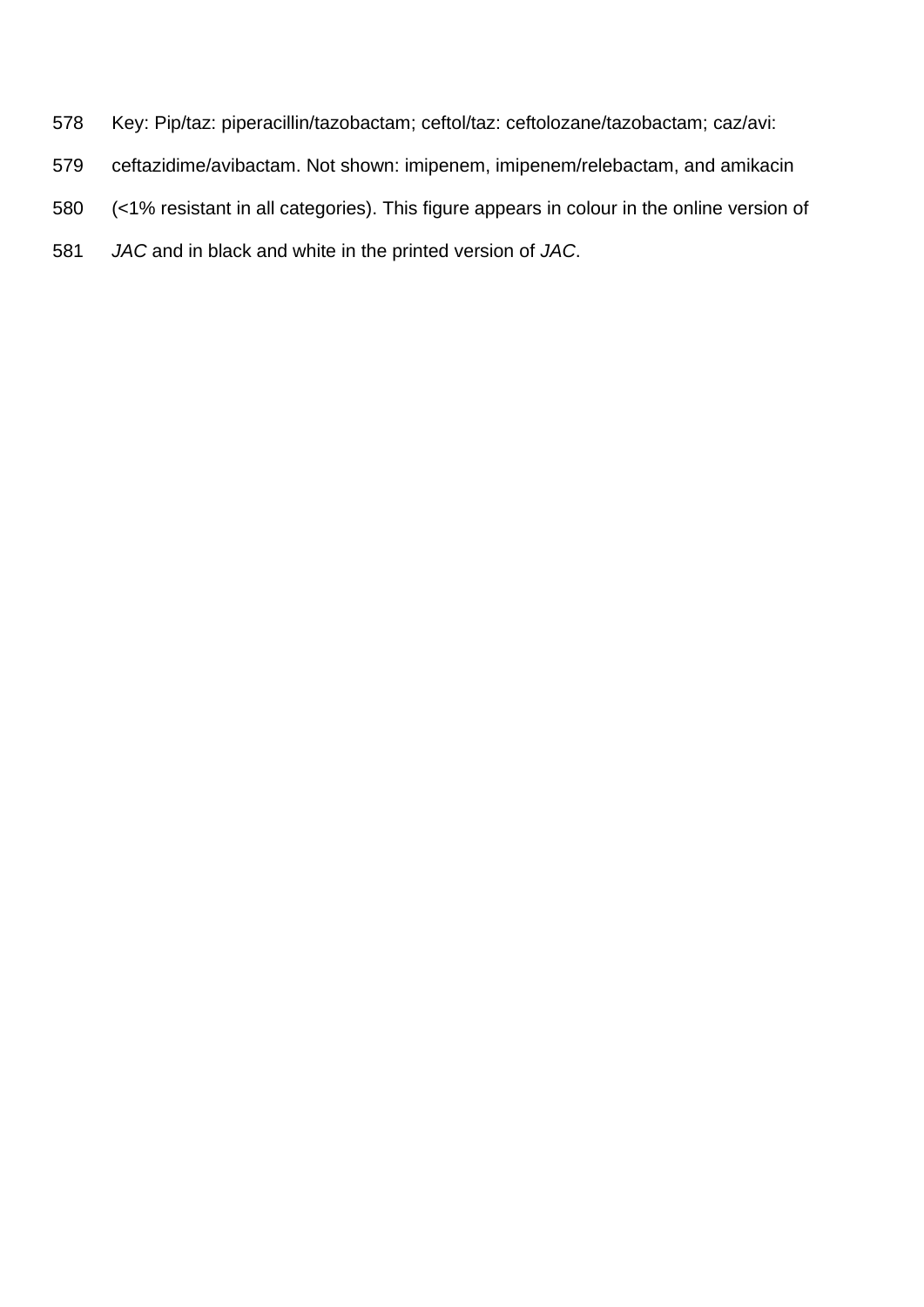# 582 **Table 2**. Risk ratios for resistance in LRTI isolates compared with BSI isolates

## 583 among Gram-positive and Gram-negative bacteria

| Organism and<br>antimicrobial | Risk ratio for resistance: LRTI versus BSI (95% CI) | P-values            |                     |                      |                       |
|-------------------------------|-----------------------------------------------------|---------------------|---------------------|----------------------|-----------------------|
| S. pneumoniae                 | Overall <sup>1</sup>                                | $non-ICU2$          | $ICU^3$             | Overall <sup>4</sup> | Interact <sup>5</sup> |
| Penicillin 0.06 <sup>6</sup>  | $2.14(1.70 - 2.71)$                                 | $2.20(1.72 - 2.82)$ | $1.31(0.41 - 4.13)$ | < 0.001              | 0.387                 |
| Amoxicillin                   | $2.82(1.31 - 6.09)$                                 | $3.04(1.42 - 6.52)$ | $0.93(0.49 - 1.80)$ | 0.008                | 0.840                 |
| Erythromycin                  | $2.98(2.47 - 3.58)$                                 | $3.04(2.54 - 3.65)$ | $1.87(0.65 - 5.35)$ | < 0.001              | 0.244                 |
| Tetracycline                  | $2.07(1.67 - 2.57)$                                 | $2.13(1.71 - 2.64)$ | $0.93(0.40 - 2.18)$ | < 0.001              | 0.876                 |
| S. aureus                     | Overall <sup>1</sup>                                | $non-ICU2$          | $ICU^3$             | Overall <sup>4</sup> | Interact <sup>5</sup> |
| mecA                          | $1.75(1.27 - 2.40)$                                 | $1.82(1.30 - 2.53)$ | $1.32(0.66 - 2.63)$ | 0.001                | 0.404                 |
| Clindamycin                   | $1.21(0.96 - 1.52)$                                 | $1.35(1.09 - 1.68)$ | $0.61(0.38 - 1.00)$ | 0.109                | 0.002                 |
| Erythromycin                  | $1.27(1.04 - 1.56)$                                 | $1.41(1.16 - 1.72)$ | $0.70(0.45 - 1.09)$ | 0.021                | 0.004                 |
| Ciprofloxacin                 | $1.32(1.00 - 1.74)$                                 | $1.36(1.03 - 1.80)$ | $1.06(0.60 - 1.86)$ | 0.053                | 0.377                 |
| Tetracycline                  | $1.36(0.88 - 2.08)$                                 | $1.36(0.86 - 2.15)$ | $1.33(0.64 - 2.75)$ | 0.164                | 0.949                 |
| <b>Fusidic Acid</b>           | $0.99(0.76 - 1.29)$                                 | $1.05(0.82 - 1.34)$ | $0.75(0.42 - 1.34)$ | 0.935                | 0.236                 |
| Gentamicin                    | $0.89(0.46 - 1.70)$                                 | $1.02(0.50 - 2.09)$ | $0.31(0.04 - 2.21)$ | 0.715                | 0.303                 |
| Rifampicin                    | $0.86(0.23 - 3.18)$                                 | $1.22(0.38 - 3.92)$ | $0.23(0.02 - 2.66)$ | 0.822                | 0.220                 |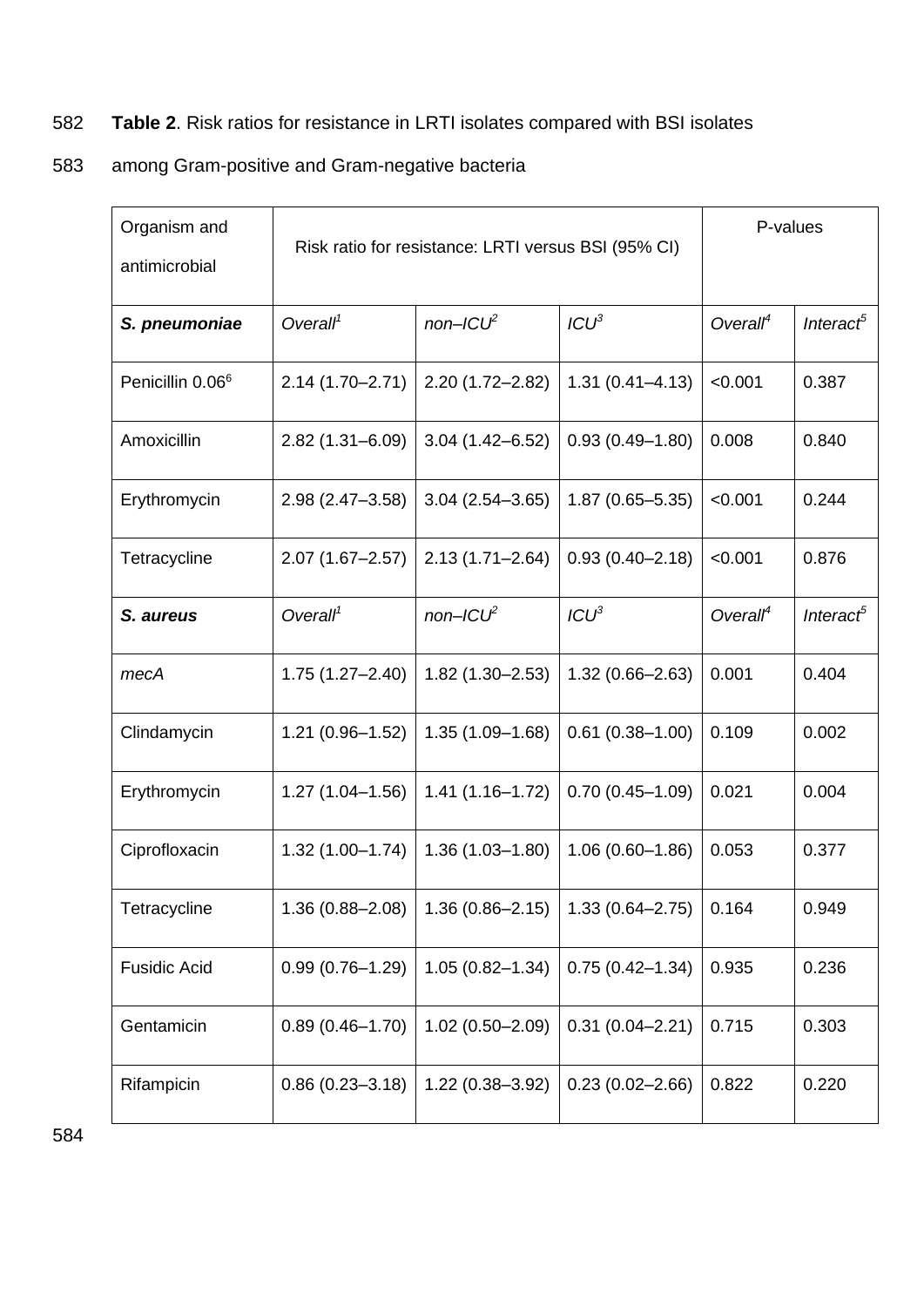| Organism and<br>antimicrobial | Risk ratio for resistance: LRTI versus BSI (95% CI) |                      |                     | P-values             |                       |
|-------------------------------|-----------------------------------------------------|----------------------|---------------------|----------------------|-----------------------|
| P. aeruginosa                 | Overall <sup>1</sup>                                | $non-ICU2$           | $ICU^3$             | Overall <sup>4</sup> | Interact <sup>5</sup> |
| Pip/taz                       | $3.09(2.19 - 4.36)$                                 | $3.59(2.36 - 5.47)$  | $1.47(0.68 - 3.16)$ | < 0.001              | 0.076                 |
| Ceftazidime                   | $2.43(1.36 - 4.34)$                                 | 2.74 (1.54 - 4.89)   | $1.29(0.40 - 4.18)$ | 0.003                | 0.240                 |
| Meropenem                     | $2.66(1.63 - 4.34)$                                 | $2.95(1.59 - 5.48)$  | $1.83(0.67 - 4.97)$ | < 0.001              | 0.478                 |
| Imipenem                      | $2.62(1.88 - 3.67)$                                 | 2.79 (1.90-4.10)     | $1.95(0.98 - 3.87)$ | < 0.001              | 0.390                 |
| Ciprofloxacin                 | $2.31(1.75 - 3.04)$                                 | $2.45(1.81 - 3.32)$  | $1.49(0.86 - 2.58)$ | < 0.001              | 0.144                 |
| Tobramycin                    | $2.30(1.05 - 5.05)$                                 | $3.10(1.33 - 7.21)$  | $0.93(0.33 - 2.59)$ | 0.038                | 0.052                 |
| Amikacin                      | $1.88(0.41 - 8.58)$                                 | $2.41(0.47 - 12.36)$ | $0.86(0.09 - 7.98)$ | 0.413                | 0.453                 |
| E. coli                       | Overall <sup>1</sup>                                | $non-ICU2$           | ICU <sup>3</sup>    | Overall <sup>4</sup> | Interact <sup>5</sup> |
| Amoxicillin                   | $1.22(1.16 - 1.29)$                                 | $1.25(1.19 - 1.31)$  | $0.94(0.83 - 1.07)$ | < 0.001              | < 0.001               |
| Amox/clav                     | 1.41 (1.29–1.55)                                    | $1.47(1.35 - 1.59)$  | $0.95(0.73 - 1.23)$ | < 0.001              | 0.001                 |
| Pip/taz                       | $2.55(1.77 - 3.68)$                                 | $2.86(2.01 - 4.06)$  | $1.15(0.59 - 2.21)$ | < 0.001              | 0.008                 |
| Cefotaxime                    | $1.27(0.98 - 1.64)$                                 | $1.36(1.04 - 1.77)$  | $0.68(0.35 - 1.32)$ | 0.065                | 0.074                 |
| Ceftazidime                   | $1.26(0.96 - 1.67)$                                 | $1.33(0.99 - 1.77)$  | $0.82(0.40 - 1.66)$ | 0.099                | 0.229                 |
| Ceftobiprole                  | 1.40 (1.08-1.82)                                    | $1.53(1.18 - 1.98)$  | $0.66(0.38 - 1.14)$ | 0.01                 | 0.007                 |
| Ciprofloxacin                 | $1.15(0.97 - 1.37)$                                 | $1.24(1.03 - 1.49)$  | $0.62(0.36 - 1.08)$ | 0.099                | 0.032                 |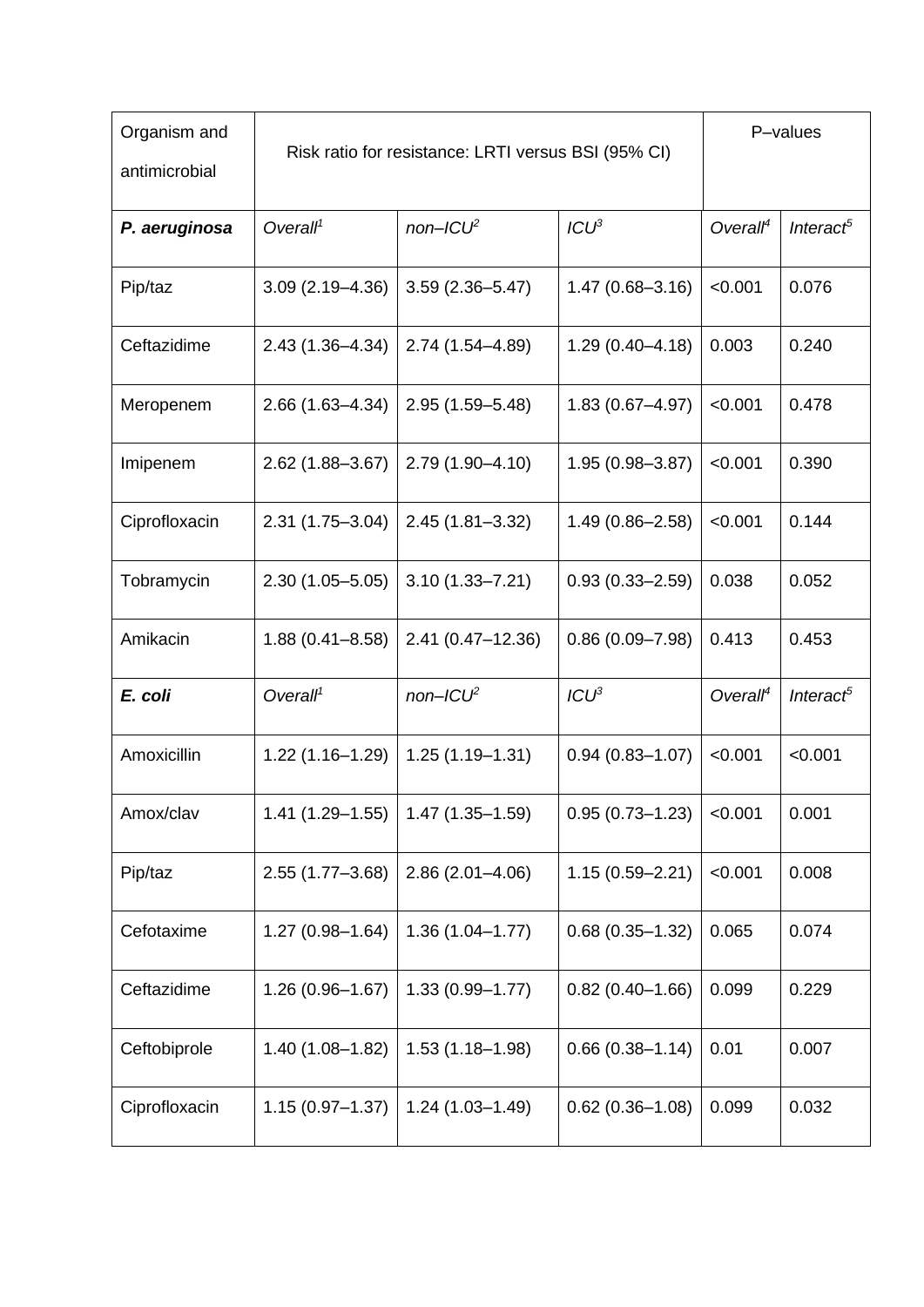| Gentamicin              | $1.11(0.90 - 1.36)$  | $1.22(0.98 - 1.52)$ | $0.53(0.27 - 1.02)$ | 0.339                | 0.028                 |
|-------------------------|----------------------|---------------------|---------------------|----------------------|-----------------------|
| Tobramycin              | $1.08(0.87 - 1.33)$  | $1.20(0.97 - 1.47)$ | $0.44(0.25 - 0.79)$ | 0.505                | 0.002                 |
| <b>ESBL</b>             | $1.37(1.04 - 1.81)$  | $1.47(1.12 - 1.94)$ | $0.71(0.39 - 1.31)$ | 0.026                | 0.031                 |
| AmpC                    | $2.50(1.51 - 4.16)$  | $2.89(1.77 - 4.73)$ | $0.95(0.33 - 2.71)$ | < 0.001              | 0.035                 |
| K. pneumoniae           | Overall <sup>1</sup> | $non-ICU2$          | $ICU^3$             | Overall <sup>4</sup> | Interact <sup>5</sup> |
| Amox/Clav               | $1.01(0.81 - 1.25)$  | $0.99(0.79 - 1.24)$ | $1.13(0.61 - 2.09)$ | 0.957                | 0.682                 |
| Pip/taz                 | $1.42(1.07 - 1.87)$  | $1.42(1.07 - 1.89)$ | $1.38(0.64 - 3.00)$ | 0.014                | 0.951                 |
| Cefotaxime              | $0.99(0.73 - 1.34)$  | $0.91(0.66 - 1.24)$ | $2.18(0.66 - 7.24)$ | 0.942                | 0.132                 |
| Ceftazidime             | $1.04(0.78 - 1.39)$  | $0.97(0.71 - 1.32)$ | $2.18(0.64 - 7.43)$ | 0.785                | 0.188                 |
| Ceftobiprole            | $1.10(0.84 - 1.45)$  | $1.05(0.79 - 1.39)$ | $1.95(0.68 - 5.57)$ | 0.468                | 0.238                 |
| Ciprofloxacin           | $1.07(0.80 - 1.42)$  | $1.02(0.76 - 1.37)$ | $1.69(0.59 - 4.84)$ | 0.655                | 0.350                 |
| Gentamicin              | $1.00(0.73 - 1.36)$  | $0.95(0.67 - 1.34)$ | $1.62(0.49 - 5.28)$ | 0.989                | 0.406                 |
| Tobramycin              | $1.10(0.84 - 1.44)$  | $1.06(0.80 - 1.40)$ | $1.53(0.55 - 4.21)$ | 0.507                | 0.479                 |
| Colistin                | $0.63(0.23 - 1.76)$  | $0.79(0.31 - 2.05)$ | $0.42(0.07 - 2.42)$ | 0.380                | 0.535                 |
| <b>ESBL</b>             | $1.02(0.78 - 1.33)$  | $0.96(0.73 - 1.27)$ | 1.79 (0.60-5.32)    | 0.893                | 0.255                 |
| E. cloacae <sup>7</sup> | Overall <sup>1</sup> | $non-ICU2$          | $ICU^3$             | Overall <sup>4</sup> | Interact <sup>5</sup> |
| Pip/taz                 | $1.21(0.85 - 1.72)$  | $1.38(0.88 - 2.15)$ | $1.02(0.68 - 1.55)$ | 0.281                | 0.318                 |
| Cefotaxime              | $1.25(0.95 - 1.66)$  | $1.40(1.01 - 1.94)$ | $1.02(0.70 - 1.48)$ | 0.112                | 0.201                 |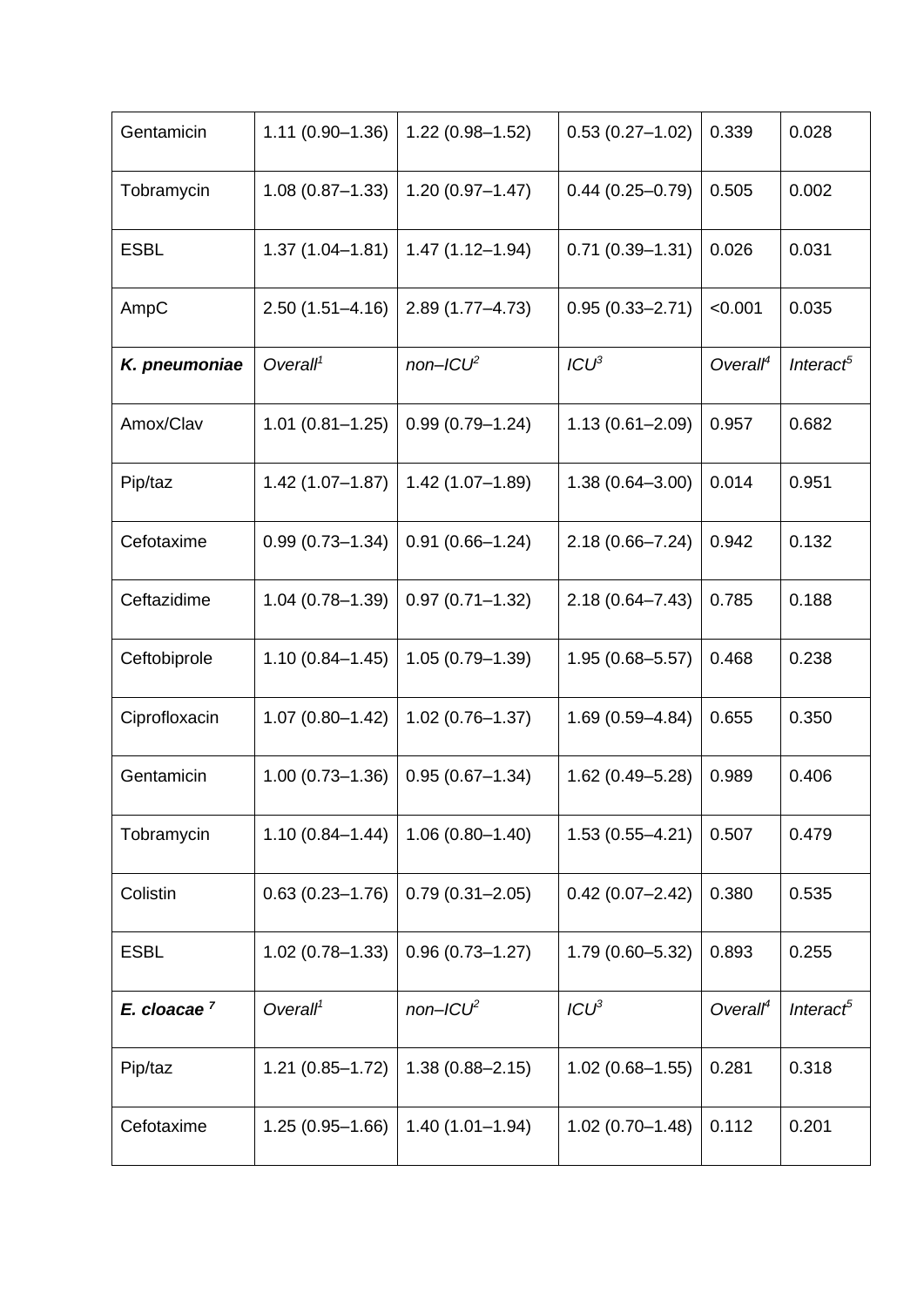| Ceftazidime   | $1.29(0.92 - 1.82)$ | $1.50(1.04 - 2.16)$ | $0.98(0.64 - 1.50)$ | 0.138 | 0.086 |
|---------------|---------------------|---------------------|---------------------|-------|-------|
| Ceftobiprole  | $1.14(0.78 - 1.65)$ | $1.24(0.81 - 1.89)$ | $0.97(0.64 - 1.46)$ | 0.507 | 0.296 |
| Ceftol/tazo   | $1.20(0.77 - 1.89)$ | $1.35(0.76 - 2.40)$ | $1.06(0.63 - 1.80)$ | 0.424 | 0.490 |
| Ciprofloxacin | $1.44(0.72 - 2.88)$ | $1.50(0.81 - 2.78)$ | $1.26(0.30 - 5.33)$ | 0.305 | 0.805 |
| Gentamicin    | $1.18(0.48 - 2.91)$ | $1.15(0.51 - 2.55)$ | $1.34(0.19 - 9.34)$ | 0.716 | 0.853 |
| Tobramycin    | $1.30(0.56 - 3.06)$ | $1.35(0.63 - 2.90)$ | $1.15(0.21 - 6.23)$ | 0.541 | 0.828 |
| <b>ESBL</b>   | $1.09(0.50 - 2.37)$ | $0.96(0.46 - 2.00)$ | $1.72(0.32 - 9.18)$ | 0.836 | 0.413 |
| AmpC          | $1.28(0.98 - 1.67)$ | $1.52(1.09 - 2.11)$ | $0.98(0.70 - 1.37)$ | 0.067 | 0.081 |

- 585 RR values >1 suggest that resistance is more prevalent in LRTI than BSI, and vice 586 versa for values <1.
- 587 Key: Amox/clav: amoxicillin/clavulanate acid; ceftol/taz: ceftolozane/tazobactam;
- 588 pip/taz: piperacillin/tazobactam; mecA: isolates positive for the *mec*A gene,
- 589 representing MRSA.
- <sup>1</sup>590 The overall RR for LRTI is adjusted for ICU *assuming that the effects of LRTI and*
- 591 *ICU are independent* i.e., that the RR for LRTI is the same in ICU as in other
- 592 settings.
- 593 <sup>2</sup> The non-ICU RR is for comparison of LRTI with BSI in treatment settings other than
- 594 ICU.
- 595 <sup>3</sup> The ICU RR is for comparison of LRTI with BSI in intensive/critical care settings.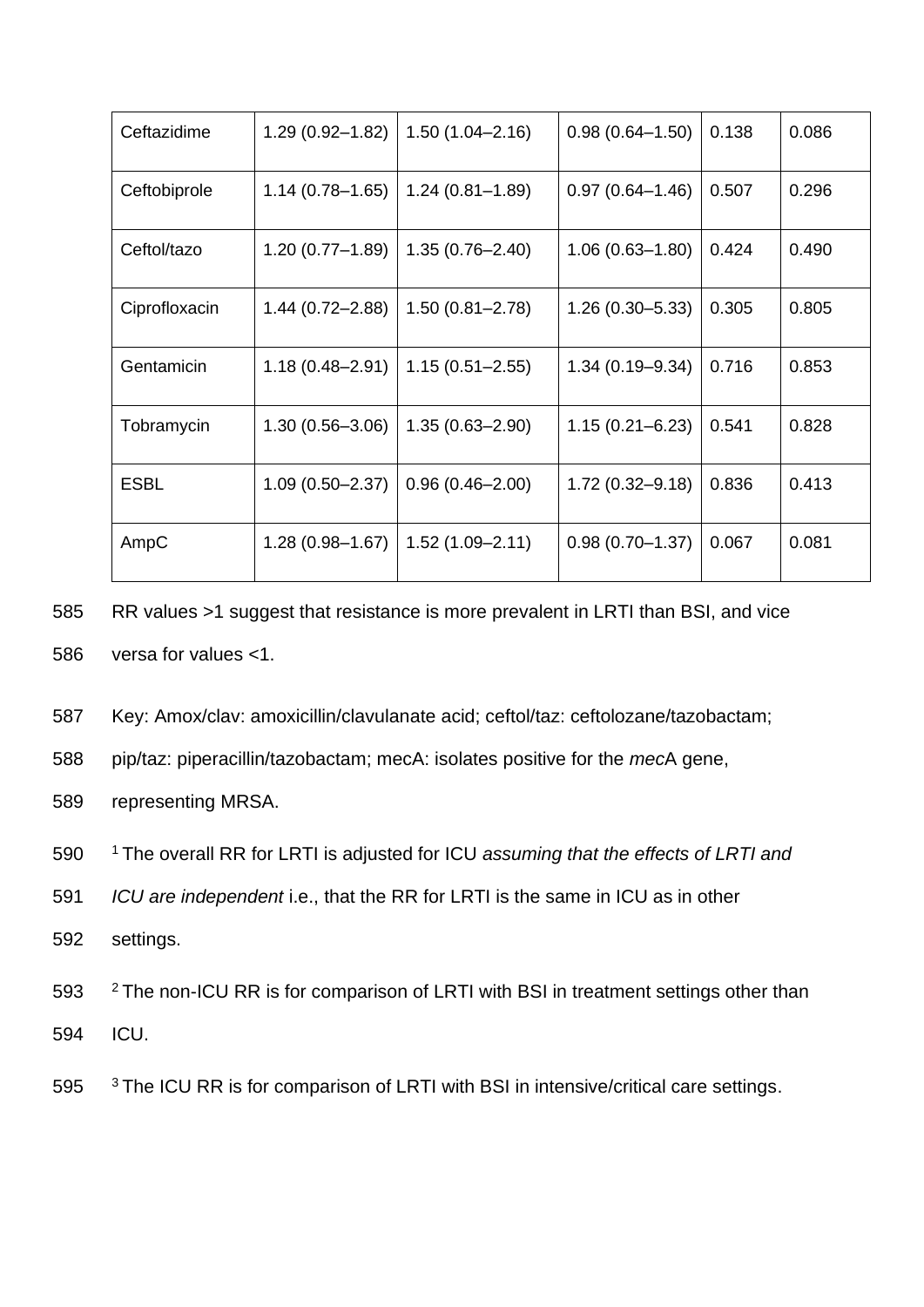- 596 <sup>4</sup> The overall P-value refers to the overall RR. A low value gives evidence that the prevalence of resistance differs between LRTI and BSI (i.e., overall RR ≠1) after adjusting for ICU.
- <sup>5</sup> The interaction P-value relates to a comparison of LRTI RRs between ICU and non-
- ICU. A low value gives evidence that the RR for LRTI differs between the two
- settings.
- 602  $\frac{6}{1}$  Penicillin 0.06: Penicillin analysed at a  $\geq$ 0.06 mg/L breakpoint for pneumococci (i.e.,
- combining resistant and 'susceptible dose-dependent' categories).
- *<sup>7</sup> E. cloacae* complex comprises *Enterobacter cloacae*, *E. asburiae*, *E. hormaechei*,
- *E. kobei*, *E. ludwigii* and *E. nimipressuralis*.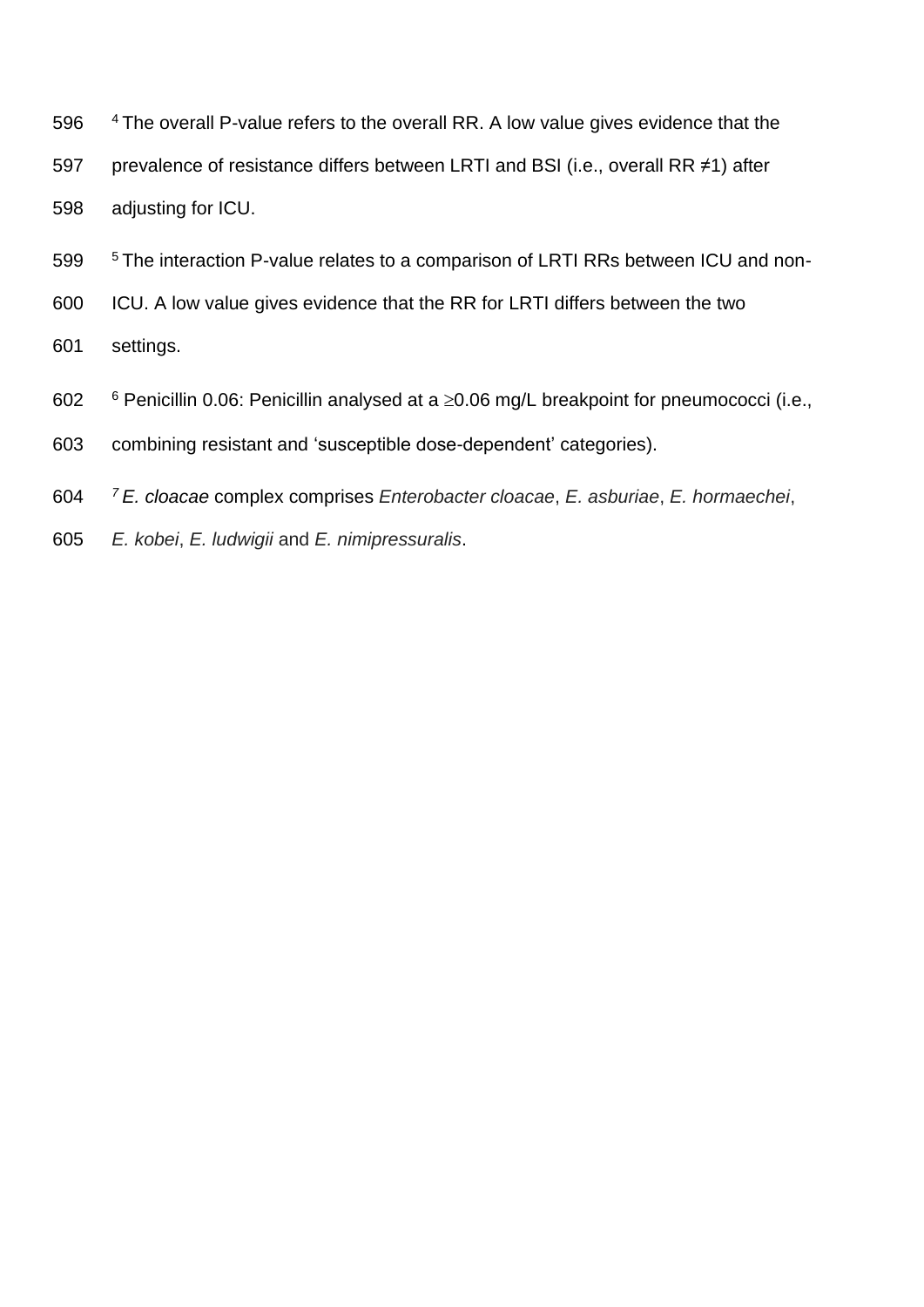# 606 **Table 3.** Vaccine coverage and top five *Streptococcus pneumoniae* serotypes by

607 infection site and season

|                     |                          | Bloodstream       |                          |                    |                        |
|---------------------|--------------------------|-------------------|--------------------------|--------------------|------------------------|
|                     | 2014                     | 2015              | 2016                     | 2017               | 2018                   |
|                     | $N = 247$                | $N = 244$         | $N = 220$                | $N = 208$          | $N = 208$              |
| Rank                | Type (N)                 | Type (N)          | Type (N)                 | Type (N)           | Type (N)               |
| $\mathbf{1}$        | (43)<br>8                | (33)<br>8         | (39)<br>8                | (39)<br>8          | (36)<br>8              |
| $\overline{2}$      | 22F (22)                 | 12F (26)          | 12F (32)                 | 12F (19)           | 12F (17)               |
| 3                   | 12F (20)                 | 22F (23)          | $(19) = 3$<br><b>9N</b>  | (18)<br>3          | $\mathfrak{S}$<br>(16) |
| $\overline{4}$      | 15A (19)                 | (20)<br><b>9N</b> | 22F $(19)^{3}$           | 10A (14)           | 22F (14)               |
| 5                   | 19A (16)                 | 19A (19)          | 3<br>(16)                | 15A(13)            | 9N (13)                |
| 13-valent vaccine % | 20.6                     | 22.1              | 18.6                     | 21.2               | 18.3                   |
| 23-valent vaccine % | 68.6                     | 80.1              | 80.5                     | 75.7               | 72.6                   |
|                     |                          | Respiratory       |                          |                    |                        |
|                     | 2013-14                  | $2014 - 15$       | $2015 - 16$              | 2016-17            | $2017 - 18$            |
|                     | $N = 375$                | $N = 429$         | $N = 358$                | $N = 345$          | $N = 325$              |
| Rank                | Type (N)                 | Type (N)          | Type (N)                 | Type (N)           | Type (N)               |
| $\mathbf 1$         |                          |                   |                          |                    |                        |
|                     | 15A $(34)$               | 15A $(46)$        | 11A (38)                 | 15A(31)            | 3<br>(35)              |
| $\overline{2}$      | 23B (26)                 | 11A (34)          | 15A $(28)$               | (28)<br>8          | 11A (31)               |
| $\overline{3}$      | (22)<br>3                | 23A (29)          | $\mathbf{3}$<br>(22)     | (26)<br>$\sqrt{3}$ | 15A (20)               |
| $\overline{4}$      | 11A $(21)$ <sup>=4</sup> | (26)<br>3         | 35F $(20)$ <sup>=4</sup> | 11A (25)           | 23B (19)               |
| $\overline{5}$      | 23A $(21)$ <sup>=4</sup> | 23B (21)          | 10A $(20)$ <sup>=4</sup> | 19F (19)           | 7C (18)                |
| 13-valent vaccine % | 16.0                     | 15.2              | 13.7                     | 18.6               | 20.0                   |